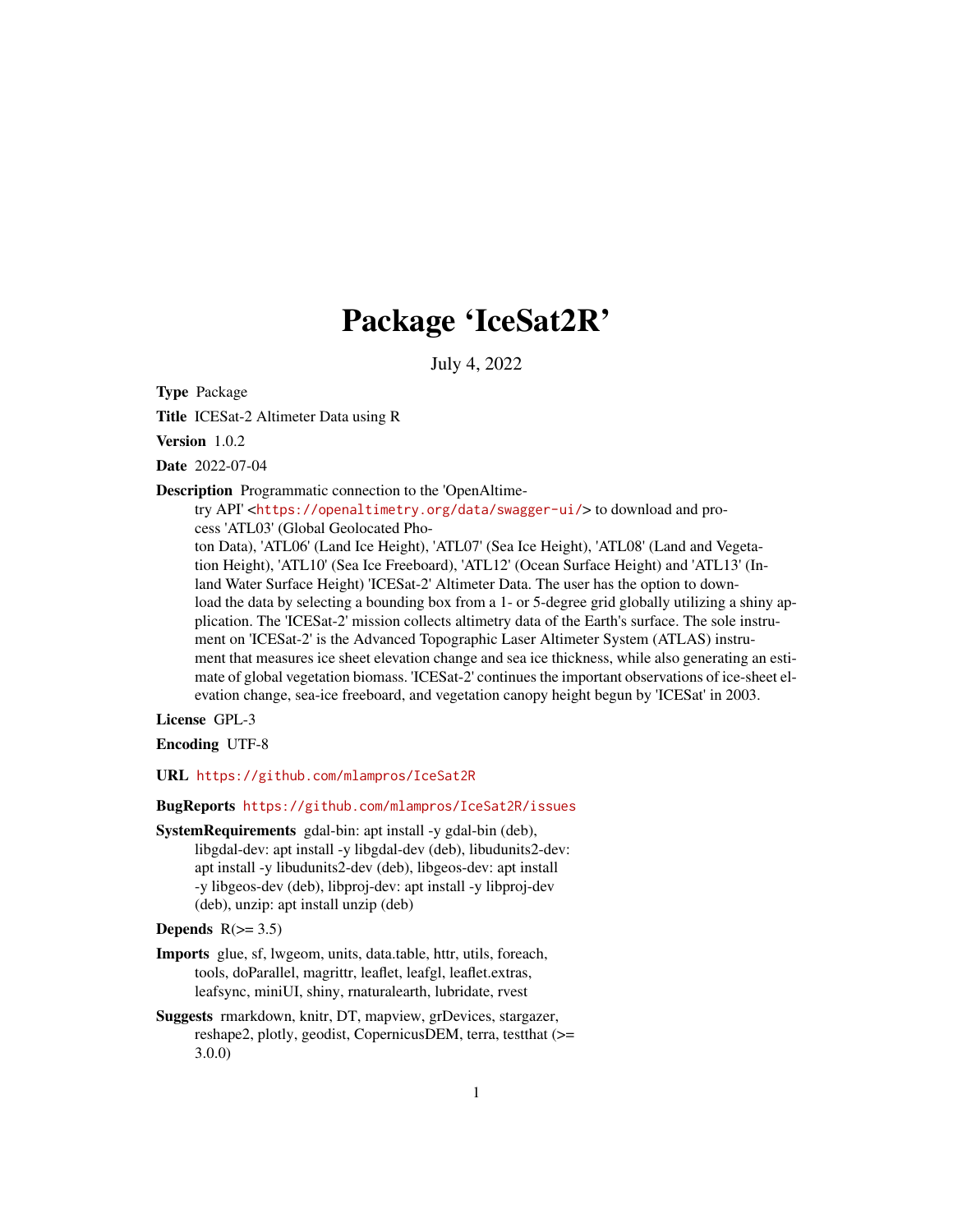RoxygenNote 7.1.2 VignetteBuilder knitr Config/testthat/edition 3 NeedsCompilation no Author Lampros Mouselimis [aut, cre] (<<https://orcid.org/0000-0002-8024-1546>>), OpenAltimetry.org [cph] Maintainer Lampros Mouselimis <mouselimislampros@gmail.com> Repository CRAN Date/Publication 2022-07-04 08:50:02 UTC

## R topics documented:

| $\overline{4}$                                                                                                     |
|--------------------------------------------------------------------------------------------------------------------|
| .5                                                                                                                 |
| -6                                                                                                                 |
| <b>9</b>                                                                                                           |
|                                                                                                                    |
|                                                                                                                    |
|                                                                                                                    |
|                                                                                                                    |
|                                                                                                                    |
|                                                                                                                    |
|                                                                                                                    |
|                                                                                                                    |
|                                                                                                                    |
|                                                                                                                    |
|                                                                                                                    |
| vsi nominal orbits wkt $\dots \dots \dots \dots \dots \dots \dots \dots \dots \dots \dots \dots \dots \dots \dots$ |
| -37                                                                                                                |
|                                                                                                                    |

#### $\blacksquare$

available\_nominal\_orbits

*Nominal mission orbits*

#### Description

This function allows the user to view the nominal orbits (all or a selection)

<span id="page-1-0"></span>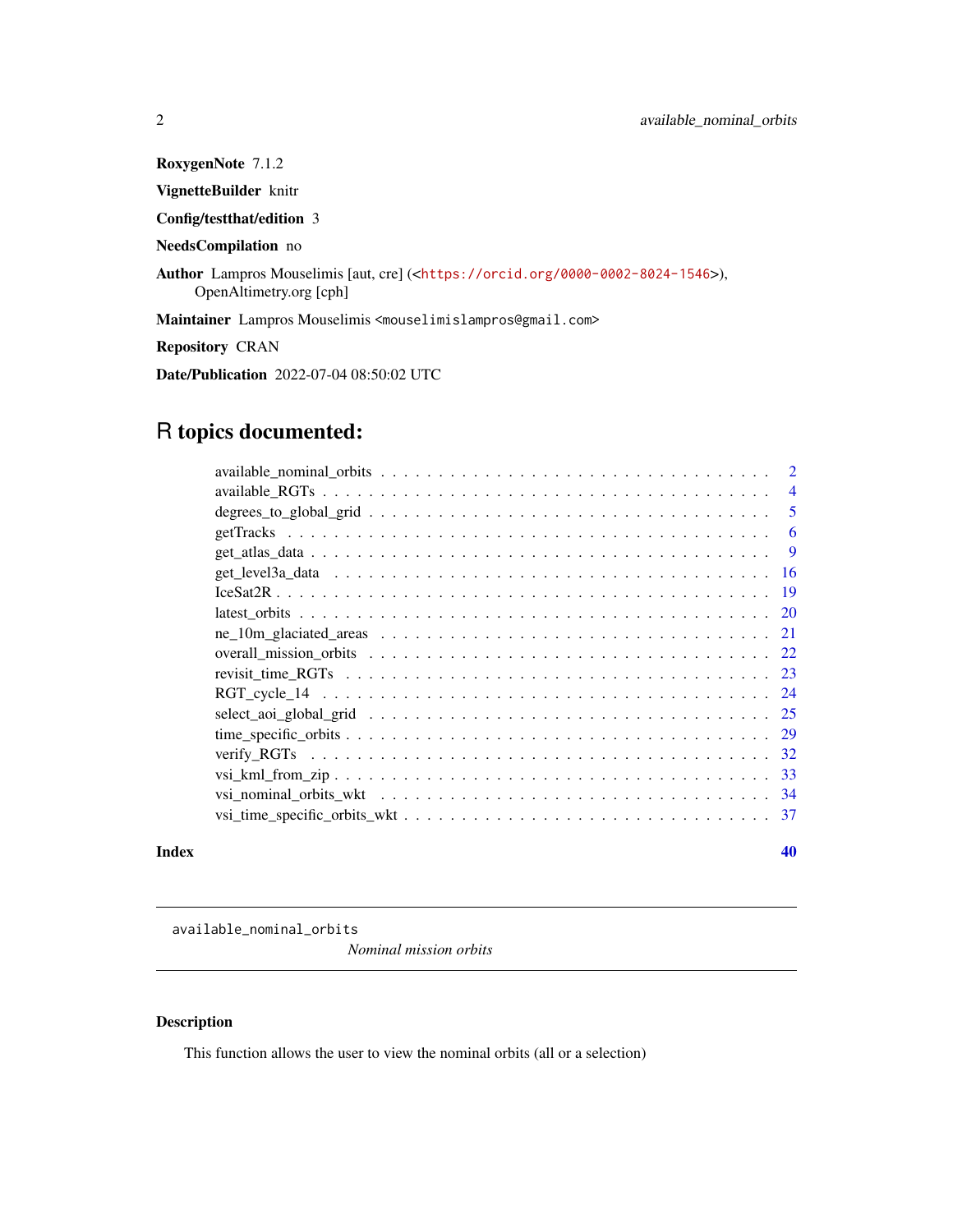#### Usage

```
available_nominal_orbits(
 orbit_area = NULL,
 technical_specs_url = "https://icesat-2.gsfc.nasa.gov/science/specs",
 verbose = FALSE
)
```
#### Arguments

| orbit_area          | either NULL or a character string specifying the earth partition to use, it can be<br>one of 'antarctic', 'arctic', 'western hemisphere' and 'eastern hemisphere' |  |
|---------------------|-------------------------------------------------------------------------------------------------------------------------------------------------------------------|--|
| technical_specs_url |                                                                                                                                                                   |  |
|                     | a character string specifying the technical specs website                                                                                                         |  |
| verbose             | a boolean. If TRUE then information will be printed out in the console                                                                                            |  |

#### Value

a list object with the available nominal orbits

#### References

https://icesat-2.gsfc.nasa.gov/science/specs

#### Examples

```
require(IceSat2R)
#.............................
# all available nominal orbits
#.............................
nomin_orb = available_nominal_orbits(verbose = TRUE)
nomin_orb
#........................
# specific nominal orbits
#........................
nomin_orb = available_nominal_orbits(orbit_area = 'arctic',
                                     verbose = TRUE)
nomin_orb
```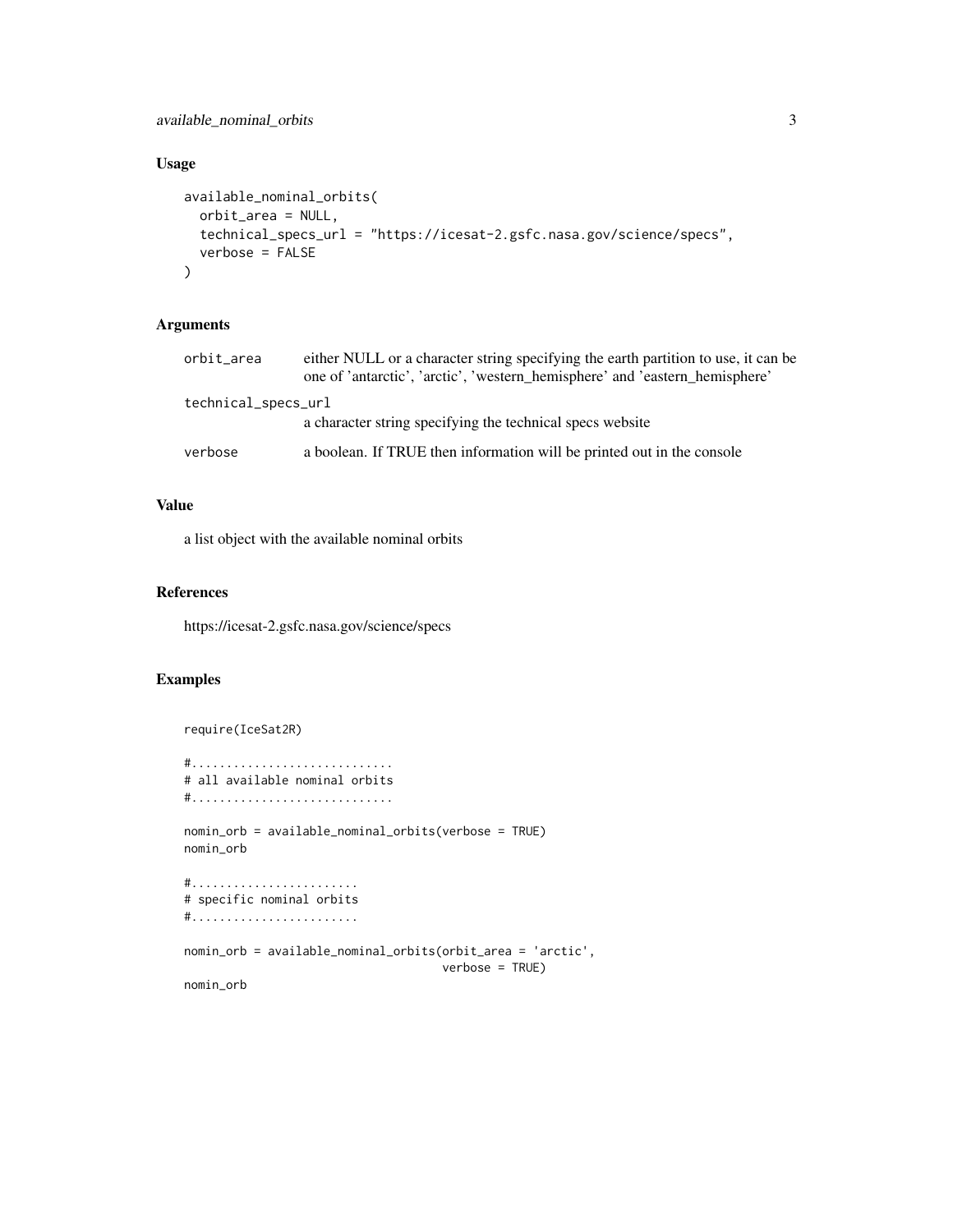#### Description

This function returns the url's of all Reference Ground Track (RGT) cycles. Moreover, it returns the dates that belong to each RGT cycle and the names of the RGT cycles.

#### Usage

```
available_RGTs(
 only_cycle_names = FALSE,
  technical_specs_url = "https://icesat-2.gsfc.nasa.gov/science/specs",
  verbose = FALSE
)
```
#### Arguments

| only_cycle_names    |                                                                                                                                                  |  |
|---------------------|--------------------------------------------------------------------------------------------------------------------------------------------------|--|
|                     | a boolean. If TRUE then only the RGT (Reference Ground Track) cycle names<br>will be returned. Otherwise all orbit files, dates and cycle names. |  |
| technical_specs_url |                                                                                                                                                  |  |
|                     | a character string specifying the technical specs website                                                                                        |  |
| verbose             | a boolean. If TRUE then information will be printed out in the console                                                                           |  |

#### Value

a list object with the available orbit files, dates and cycle names

#### References

https://icesat-2.gsfc.nasa.gov/science/specs

#### Examples

## Not run:

require(IceSat2R)

```
#.................................................
# all available orbit files, dates and cycle names
#.................................................
avail_dat = available_RGTs(only_cycle_names = FALSE,
                          verbose = TRUE)
avail_dat
```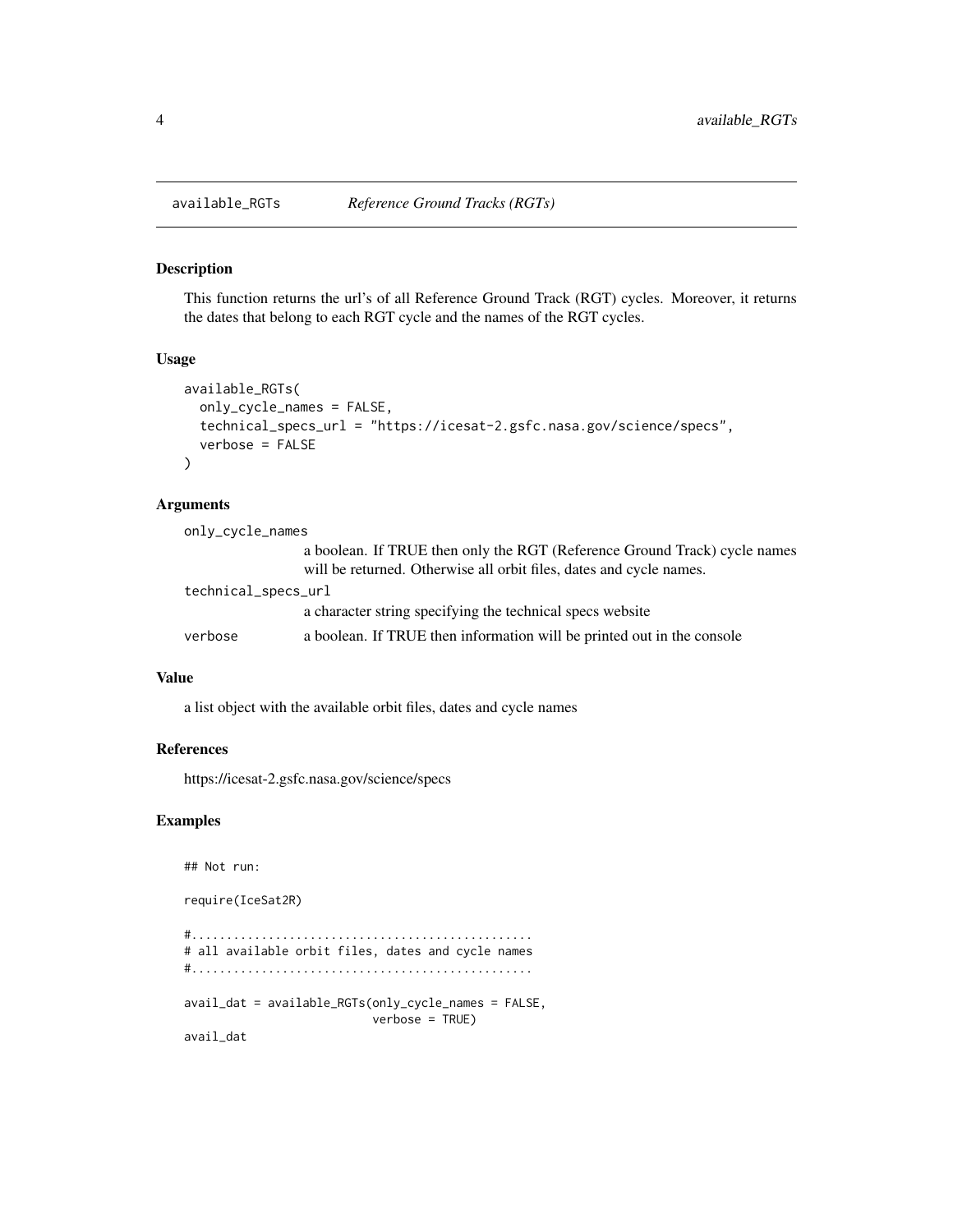```
#.............................
# receive only the cycle names
#.............................
avail_cycles = available_RGTs(only_cycle_names = TRUE,
                              verbose = TRUE)
avail_cycles
## End(Not run)
```
degrees\_to\_global\_grid

*Create a global grid based on degrees*

#### Description

This function allows the user to create a degrees grid based on an input bounding box

#### Usage

```
degrees_to_global_grid(
 minx = -180,
 max x = 180,
 maxy = 90,
 miny = -90,
 degrees = 1,
  square_geoms = TRUE,
  crs_value = 4326,verbose = FALSE
\mathcal{L}
```
#### Arguments

| minx         | the 'minx' parameter of the bounding box                                                                                                                                                                             |
|--------------|----------------------------------------------------------------------------------------------------------------------------------------------------------------------------------------------------------------------|
| maxx         | the 'maxx' parameter of the bounding box                                                                                                                                                                             |
| maxy         | the 'maxy' parameter of the bounding box                                                                                                                                                                             |
| miny         | the 'miny' parameter of the bounding box                                                                                                                                                                             |
| degrees      | a numeric value specifying the degrees. It defaults to 1.0                                                                                                                                                           |
| square_geoms | a boolean. If FALSE then a hexagonal grid will be created                                                                                                                                                            |
| crs_value    | a value. The coordinate reference system of the output grid. The crs must corre-<br>spond to the EPSG of the input 'minx', 'maxx', 'miny' and 'maxy'. Moreover,<br>the 'EPSG:4326' returns a degrees grid as output. |
| verbose      | a boolean. If TRUE then information will be printed out in the console                                                                                                                                               |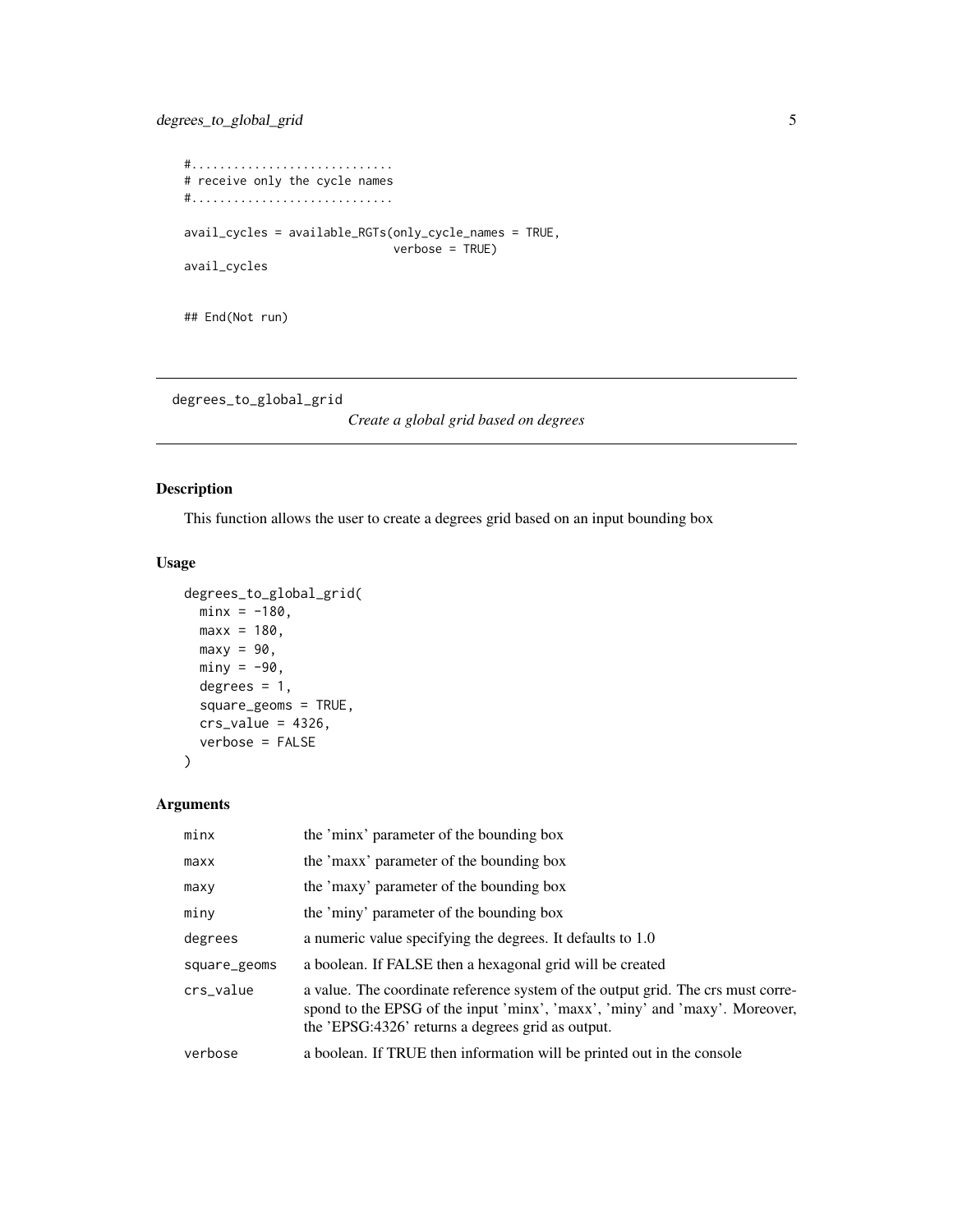#### <span id="page-5-0"></span>Details

The default global input 'minx', 'maxx', 'miny' and 'maxy' correspond to a WKT of "POLYGON ((-180 -90, 180 -90, 180 90, -180 90, -180 -90))" When 'minx', 'maxx', 'miny' and 'maxy' EPSG is lat,long (or 'EPSG:4326') I expect the output grid to be in 'degrees' unit. Using an EPSG other than 'EPSG:4326' might return a different output unit (such as meters). See also the following 'Stackoverflow' thread for more information, https://stackoverflow.com/a/64903836/8302386

Based on 'Approximate Metric Equivalents' 1 degree is approximately 111 km (or 60 nautical miles), Reference: https://www.usna.edu/Users/oceano/pguth/md\_help/html/approx\_equivalents.htm

#### Value

a simple features (sf) object

#### Examples

## Not run:

require(IceSat2R)

```
#...........................................
# 'OpenAltimetry' allows 1x1 degree bounding
# box selection for the 'atl03' Product
#...........................................
gl_grid_1_d = degrees_to_global_grid(degrees = 1.0, verbose = TRUE)
gl_grid_1_d
# summary(gl_grid_1_d$area)
#...........................................................................
# 'OpenAltimetry' allows 5x5 degree bounding box selection for the following
# Products: 'atl06', 'atl07', 'atl08', 'atl10', 'atl12', 'atl13', 'level3a'
#...........................................................................
g_{\text{1\_grid\_5\_d}} = degrees_to_global_grid(degrees = 5.0, verbose = TRUE)
gl_grid_5_d
```
## End(Not run)

getTracks *Get the ICESAT-2 Tracks*

#### Description

Get a list of ICESat-2 tracks using a bounding box as input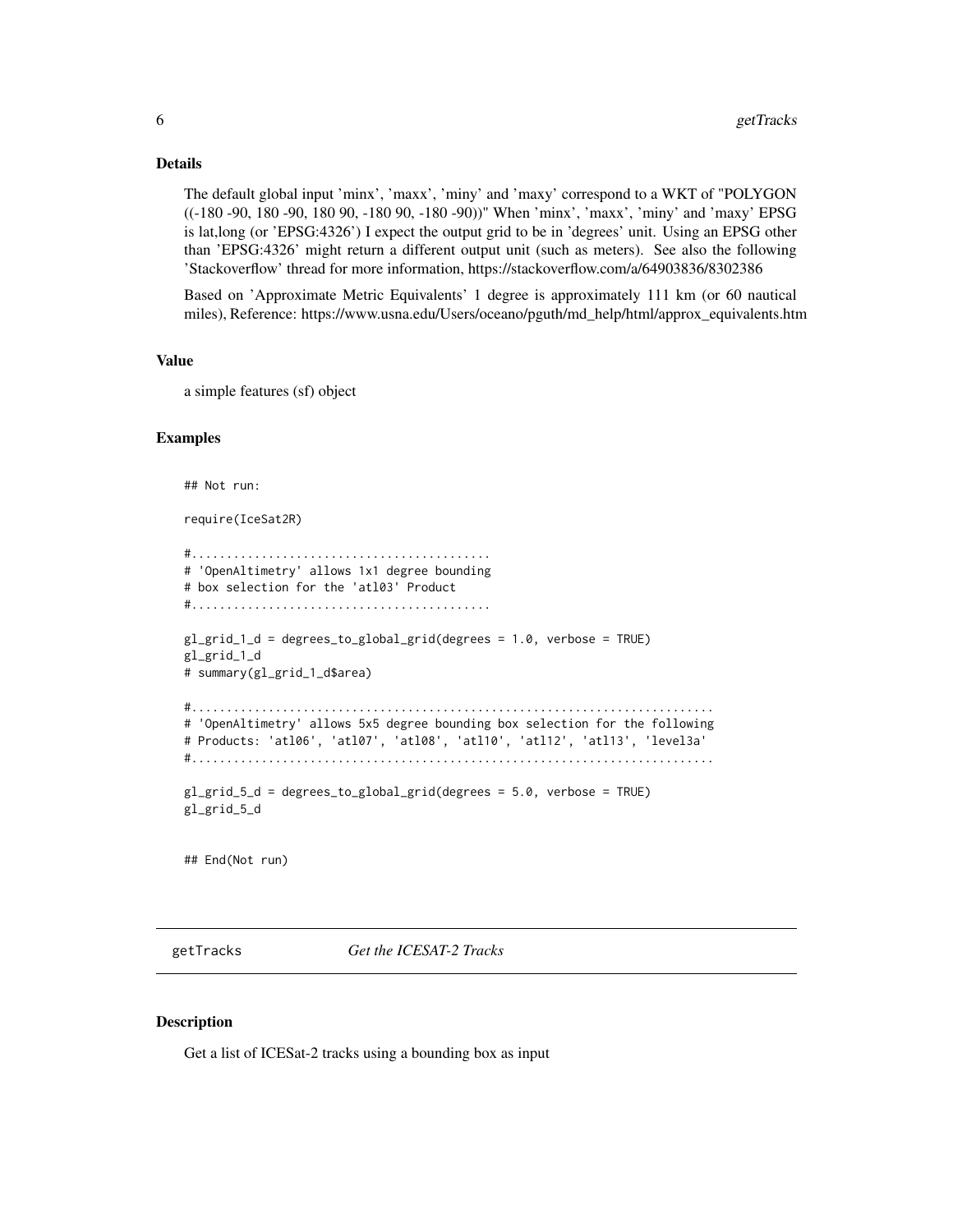#### getTracks 7 and 2012 19:00 the contract of the contract of the contract of the contract of the contract of the contract of the contract of the contract of the contract of the contract of the contract of the contract of the

#### Usage

```
getTracks(
  minx,
  miny,
  maxx,
  maxy,
  date,
  outputFormat = "csv",
  download_method = "curl",
  verbose = FALSE
)
```
#### Arguments

| minx            | the 'minx' parameter of the bounding box                                                                                                                                                                                                       |  |
|-----------------|------------------------------------------------------------------------------------------------------------------------------------------------------------------------------------------------------------------------------------------------|--|
| miny            | the 'miny' parameter of the bounding box                                                                                                                                                                                                       |  |
| maxx            | the 'maxx' parameter of the bounding box                                                                                                                                                                                                       |  |
| maxy            | the 'maxy' parameter of the bounding box                                                                                                                                                                                                       |  |
| date            | a character string specifying the Data collection date in the format 'yyyy-MM-<br>dd' (such as '2020-01-01')                                                                                                                                   |  |
| outputFormat    | a character string specifying the output format of the downloaded data. One of<br>'csv' or 'json'                                                                                                                                              |  |
| download_method |                                                                                                                                                                                                                                                |  |
|                 | a character string specifying the download method to use. Can be one of 'in-<br>ternal', 'wininet' (Windows only), 'libcurl', 'wget', 'curl' or 'auto'. For more<br>information see the documentation of the 'utils::download.file()' function |  |
| verbose         | a boolean. If TRUE then information will be printed out in the console                                                                                                                                                                         |  |
|                 |                                                                                                                                                                                                                                                |  |

#### Value

either a data.table (if outputFormat is 'csv') or a nested list (if outputFormat is 'json')

#### References

https://openaltimetry.org/data/swagger-ui/ https://nsidc.org/data/icesat-2

#### Examples

```
## Not run:
```

```
require(IceSat2R)
require(magrittr)
require(sf)
```
sf::sf\_use\_s2(use\_s2 = FALSE)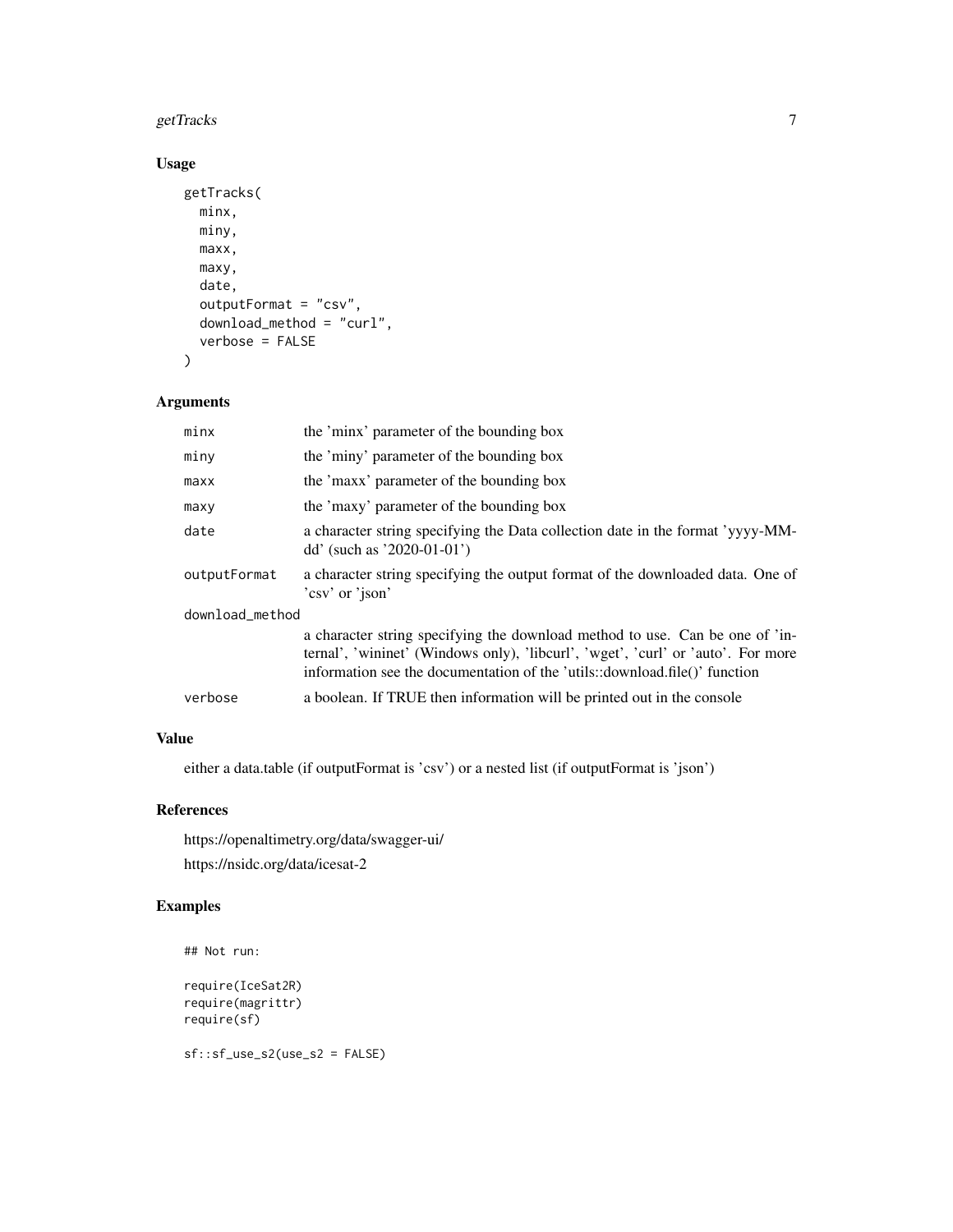```
#..........................................................
# In case we are interested to find the ICESat-2 tracks for
# - a specific area (or bounding box)
# - a specific time interval (close to September 2021)
#..........................................................
#...............
# Ice sheet area
#...............
data(ne_10m_glaciated_areas)
ice_sheet = 'Kluane Ice Cap'
ice_sheet_geom = ne_10m_glaciated_areas %>%
 subset(!is.na(name)) %>%
 subset(name == ice_sheet)
ice_sheet_geom
#..............
# time interval
#..............
approx_date_start = "2021-09-05"
approx_date_end = "2021-09-20"
res_rgt_many = time_specific_orbits(date_from = approx_date_start,
                                    date_to = approx_date_end,
                                    RGT_cycle = NULL,
                                    download_method = 'curl',
                                    threads = parallel::detectCores(),
                                    verbose = TRUE)
res_rgt_many
# table(as.Date(res_rgt_many$Date_time))
#..............................................
# create the bounding box of the ice
# sheet so that I use the same area in the
# 'st_intersects()' and 'getTracks()' functions
# ('getTracks()' takes a bounding box as input)
#..............................................
bbx_ice_sheet = sf::st_bbox(obj = ice_sheet_geom)
sf_obj_ice_sheet = sf::st_as_sfc(bbx_ice_sheet)
#.........................................
# intersection of the Ice Sheet with
# the tracks for the specified time period
#.........................................
```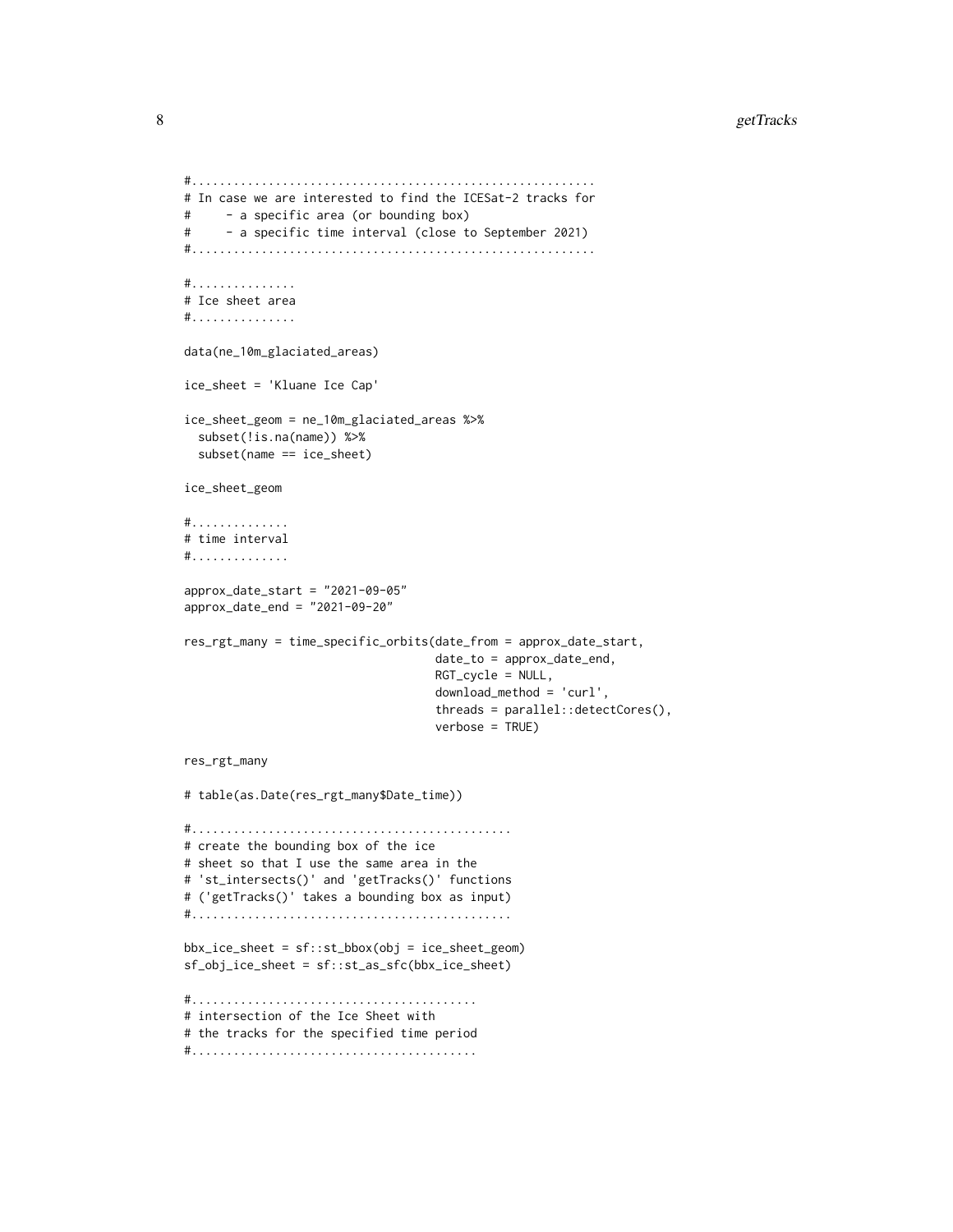```
res_inters = sf::st_intersects(x = sf::st_geometry(sf_obj_ice_sheet),
                               y = sf::st_geometry(res_rgt_many),
                               sparse = TRUE)
#...........................................
# one or more intersected RGT's for the area
#...........................................
df_inters = data.frame(res_inters)
rgt_subs = res_rgt_many[df_inters$col.id, , drop = FALSE]
#.......................................................
# Keep the Date and the bounding box to
# verify with the 'getTracks()' function
# an alternative is to use the "verify_RGTs()" function
#.......................................................
for (item in 1:nrow(rgt_subs)) {
 dat_item = rgt_subs[item, , drop = F]
 Date = as.Date(dat_item$Date_time)
 op_tra = getTracks(minx = as.numeric(bbx_ice_sheet['xmin']),
                               miny = as.numeric(bbx_ice_sheet['ymin']),
                               maxx = as.numeric(bbx_ice_sheet['xmax']),
                               maxy = as.numeric(bbx_ice_sheet['ymax']),
                               date = as.character(Date),
                               outputFormat = 'csv',
                               download_method = 'curl',
                               verbose = FALSE)
 date_obj = dat_item$Date_time
 tim_rgt = glue::glue("Date: {date_obj} Time specific RGT: '{dat_item$RGT}'")
 if (nrow(op_tra) > 0) {
    iter_op_trac = paste(op_tra$track, collapse = ', ')
   cat(glue::glue("{tim_rgt} OpenAltimetry: '{iter_op_trac}'"), '\n')
 }
 else {
    cat(glue::glue("{tim_rgt} without an OpenAltimetry match!"), '\n')
 }
}
## End(Not run)
```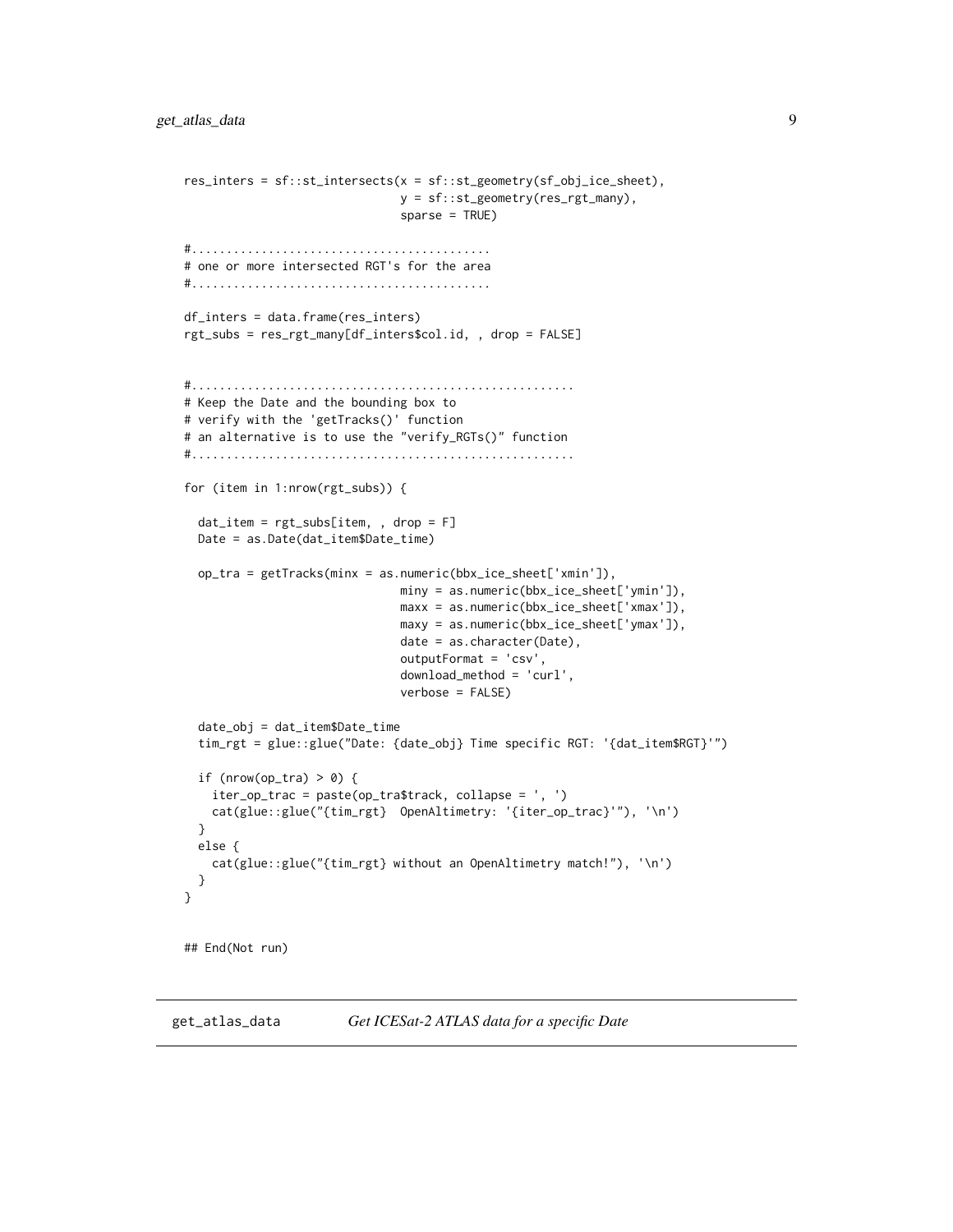#### Description

This function allows the user to download ICESat-2 ATLAS Product data for a specific date, bounding box, track and beam.

#### Usage

```
get_atlas_data(
 minx,
 miny,
 maxx,
 maxy,
 date,
  trackId,
 beamName = NULL,
 product = "at103",client = "portal",
  photonConfidence = NULL,
  sampling = FALSE,
  outputFormat = "csv",
  file_path_zip = NULL,
  download_method = "curl",
  verbose = FALSE
\mathcal{L}
```
#### Arguments

| minx             | the 'minx' parameter of the bounding box                                                                                                                                                                                                          |  |
|------------------|---------------------------------------------------------------------------------------------------------------------------------------------------------------------------------------------------------------------------------------------------|--|
| miny             | the 'miny' parameter of the bounding box                                                                                                                                                                                                          |  |
| maxx             | the 'maxx' parameter of the bounding box                                                                                                                                                                                                          |  |
| maxy             | the 'maxy' parameter of the bounding box                                                                                                                                                                                                          |  |
| date             | a character string specifying the Data collection date in the format 'yyyy-MM-<br>dd' (such as '2020-01-01')                                                                                                                                      |  |
| trackId          | an integer specifying the 'Reference ground track ID' (see the examples section<br>on how to come to the 'trackId' and to a bounding box of 1 or 5 degrees globally)                                                                              |  |
| beamName         | either NULL (if the 'product' parameter is not equal to 'atl03' which means<br>data for all 6 beams will be returned) or a character string specifying the Beam<br>Name, which can be one of the 'gt1l', 'gt1r', 'gt2l', 'gt2r', 'gt3l' or 'gt3r' |  |
| product          | a character string specifying the input data product (default value is 'atl03'). It<br>can be one of 'atl03', 'atl06', 'atl07', 'atl08', 'atl10', 'atl12' or 'atl13'                                                                              |  |
| client           | a character string specifying the 'Referring client'. Can be one of 'portal' or<br>'jupyter' (default is 'portal')                                                                                                                                |  |
| photonConfidence |                                                                                                                                                                                                                                                   |  |
|                  | either NULL or a character string specifying the 'Confidence level of the pho-<br>tons'. If NULL (default) all photon data will be returned                                                                                                       |  |
| sampling         | a boolean. If TRUE a sampling rate of 1/1000 will be used, otherwise all data<br>will be returned (default is FALSE)                                                                                                                              |  |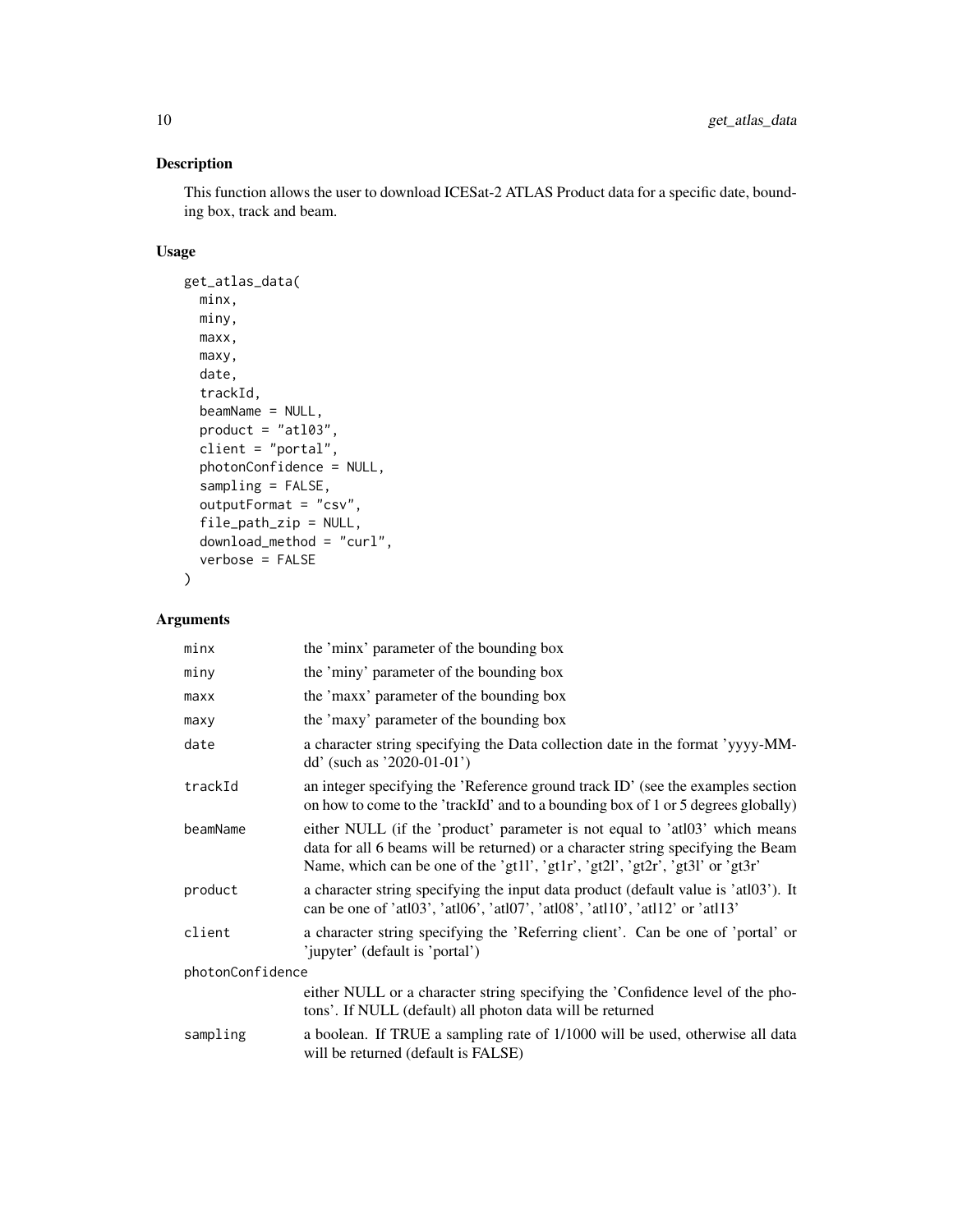| outputFormat    | a character string specifying the output format of the downloaded data. One of<br>'csv', 'json' or 'zip'                                                                                                                                                                                                                              |  |
|-----------------|---------------------------------------------------------------------------------------------------------------------------------------------------------------------------------------------------------------------------------------------------------------------------------------------------------------------------------------|--|
| file_path_zip   | either NULL or a character string specifying a valid path to the output zip file.<br>This parameter will normally be a valid path if the 'outputFormat' parameter<br>is set to 'zip'. If it's NULL and the 'outputFormat' parameter is 'zip' then the<br>downloaded '.zip' file will be converted and returned as a data.table object |  |
| download_method |                                                                                                                                                                                                                                                                                                                                       |  |
|                 | a character string specifying the download method to use. Can be one of 'in-<br>ternal', 'wininet' (Windows only), 'libcurl', 'wget', 'curl' or 'auto'. For more<br>information see the documentation of the 'utils::download.file()' function                                                                                        |  |
| verbose         | a boolean. If TRUE then information will be printed out in the console                                                                                                                                                                                                                                                                |  |

#### Details

- 'atl03', *Global Geolocated Photon Data* (Version 4, Requests are limited to 1x1 degree spatial bounding box selection This data set *(ATL03)* contains height above the WGS 84 ellipsoid (ITRF2014 reference frame), latitude, longitude, and time for all photons downlinked by the Advanced Topographic Laser Altimeter System (ATLAS) instrument on board the Ice, Cloud and land Elevation Satellite-2 (ICESat-2) observatory. The ATL03 product was designed to be a single source for all photon data and ancillary information needed by higher-level ATLAS/ICESat-2 products. As such, it also includes spacecraft and instrument parameters and ancillary data not explicitly required for ATL03
- 'atl06', *Land Ice Height* (Version 4, Requests are limited to 5x5 degree spatial bounding box selection) This data set *(ATL06)* provides geolocated, land-ice surface heights (above the WGS 84 ellipsoid, ITRF2014 reference frame), plus ancillary parameters that can be used to interpret and assess the quality of the height estimates. The data were acquired by the Advanced Topographic Laser Altimeter System (ATLAS) instrument on board the Ice, Cloud and land Elevation Satellite-2 (ICESat-2) observatory
- 'atl07', *Sea Ice Height* (Version 4, Requests are limited to 5x5 degree spatial bounding box selection) The data set *(ATL07)* contains along-track heights for sea ice and open water leads (at varying length scales) relative to the WGS84 ellipsoid (ITRF2014 reference frame) after adjustment for geoidal and tidal variations, and inverted barometer effects. Height statistics and apparent reflectance are also provided. The data were acquired by the Advanced Topographic Laser Altimeter System (ATLAS) instrument on board the Ice, Cloud and land Elevation Satellite-2 (ICESat-2) observatory
- 'atl08', *Land and Vegetation Height* (Version 4, Requests are limited to 5x5 degree spatial bounding box selection) This data set *(ATL08)* contains along-track heights above the WGS84 ellipsoid (ITRF2014 reference frame) for the ground and canopy surfaces. The canopy and ground surfaces are processed in fixed 100 m data segments, which typically contain more than 100 signal photons. The data were acquired by the Advanced Topographic Laser Altimeter System (ATLAS) instrument on board the Ice, Cloud and land Elevation Satellite-2 (ICESat-2) observatory
- 'atl10', *Sea Ice Freeboard* (Version 4, Requests are limited to 5x5 degree spatial bounding box selection) This data set *(ATL10)* contains estimates of sea ice freeboard, calculated using three different approaches. Sea ice leads used to establish the reference sea surface and descriptive statistics used in the height estimates are also provided. The data were acquired by the Advanced Topographic Laser Altimeter System (ATLAS) instrument on board the Ice, Cloud and land Elevation Satellite-2 (ICESat-2) observatory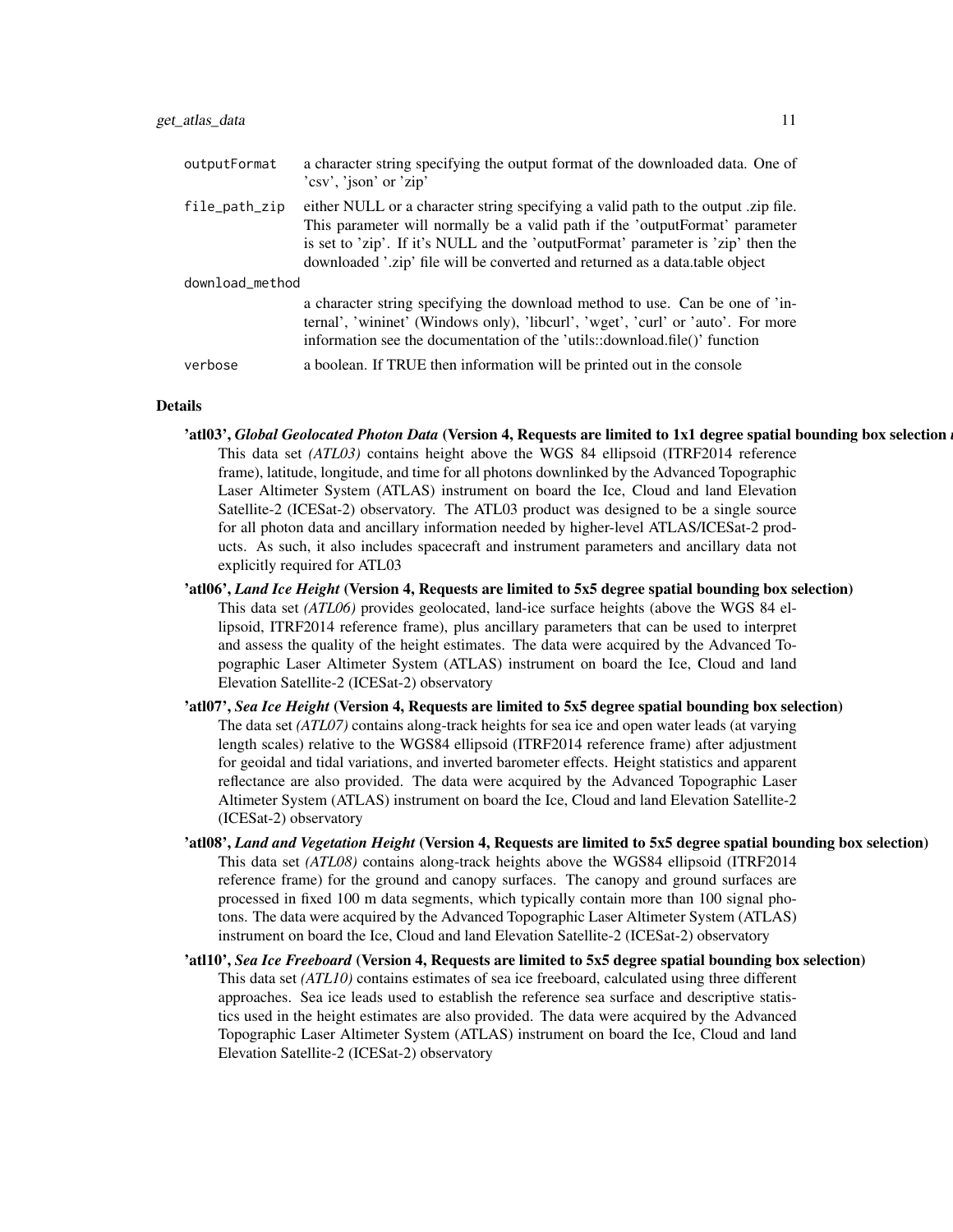- 'atl12', *Ocean Surface Height* (Version 4, Requests are limited to 5x5 degree spatial bounding box selection) This data set *(ATL12)* contains along-track sea surface heights at variable length scales over cloud-free regions. Estimates of height distributions, surface roughness, surface slope, and apparent reflectance are also provided. The data were acquired by the Advanced Topographic Laser Altimeter System (ATLAS) instrument on board the Ice, Cloud and land Elevation Satellite-2 (ICESat-2) observatory
- 'atl13', *Inland Water Surface Height* (Version 4, Requests are limited to 5x5 degree spatial bounding box selection) This data set *(ATL13)* contains along-track water surface heights and descriptive statistics for inland water bodies. Water bodies include lakes, reservoirs, bays, and estuaries. Descriptive statistics include along-track surface slope (where data permit), mean and standard deviation, subsurface signal (532 nm) attenuation, wave height, and coarse depth to bottom topography

#### Value

if the 'file\_path\_zip' parameter is NULL it returns either a data.table (if outputFormat is 'csv') or a nested list (if outputFormat is 'json') else the file path where the .zip file is saved. In case that the 'outputFormat' is set to 'zip' and the 'file\_path\_zip' parameter to NULL then a data.table will be returned.

#### References

https://openaltimetry.org/datainfo.html

https://openaltimetry.org/data/swagger-ui/

https://nsidc.org/data/icesat-2

#### Examples

```
## Not run:
require(IceSat2R)
#............................................................
# observe the available countries and continents using the
# 'rnaturalearth' R package to perform a query using map-edit
#............................................................
cntr_cnt = rnaturalearth::ne_countries(scale = 110,
                                       type = 'countries',
                                       returnclass = 'sf')
cntr_cnt = cntr_cnt[, c('sovereignt', 'continent')]
# sort(cntr_cnt$sovereignt)
# sort(unique(cntr_cnt$continent))
#............................
# Select a 'continent' as AOI (5-degree query)
#............................
```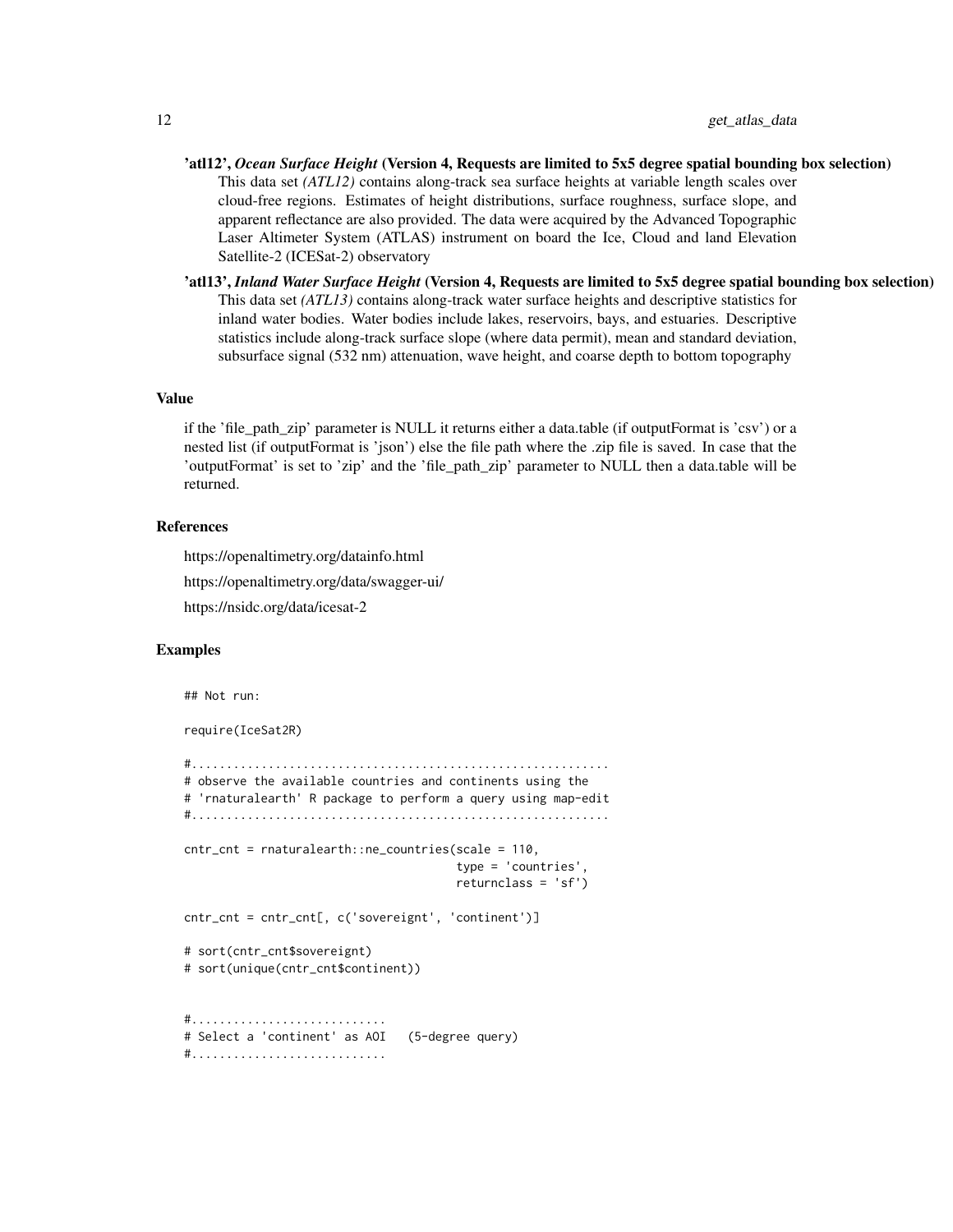```
init = select_aoi_global_grid$new(area_of_interest = 'Oceania',
                                  verbose = TRUE)
init$draw_edit_aoi(degrees = 5.0, square_geoms = TRUE)
sf_obj = init$selected_areas_global_grid(plot_data = FALSE)
sf_obj
#.....................................................
# I drew a bounding box close to 'Mount Hagen Papua'
# inside one of the 5-degreee cells (after zooming-in)
#.....................................................
# mapview::mapview(sf_obj, legend = F)
# sf::st_as_text(sf::st_geometry(sf_obj))
#................................................
# to reproduce the results without selecting
# an area based on the 'draw_edit_aoi()' function
#................................................
# plg = "POLYGON ((140 -6.641235, 145 -6.641235, 145 -1.641235, 140 -1.641235, 140 -6.641235))"
# sf_obj = sf::st_as_sfc(plg, crs = 4326)
#....................................................
# first we find available ICESat-2 track-ID's
# and Dates (time interval) from a specific RGT cycle
#....................................................
approx_date_start = "2021-02-01"
approx_date_end = "2021-02-15"
# 'RGT_cycle_10'
res_rgt_many = time_specific_orbits(date_from = approx_date_start,
                                    date_to = approx_date_end,
                                    RGT_cycle = NULL,
                                    download_method = 'curl',
                                    threads = parallel::detectCores(),
                                    verbose = TRUE)
res_rgt_many
#.........................................................
# then we create the bounding box of the selected area
# and proceed to the intersection with the computed RGT's
# ( include the bounding box for reproducibility )
#.........................................................
bbx<sub>-</sub>aoi = sf::st_bbox(obj = sf_obj)
# c(xmin = 140, ymin = -6.641235, xmax = 145, ymax = -1.641235)
sf\_obj\_bbx = sf::st\_as\_sfc(bbx\_aoi)
```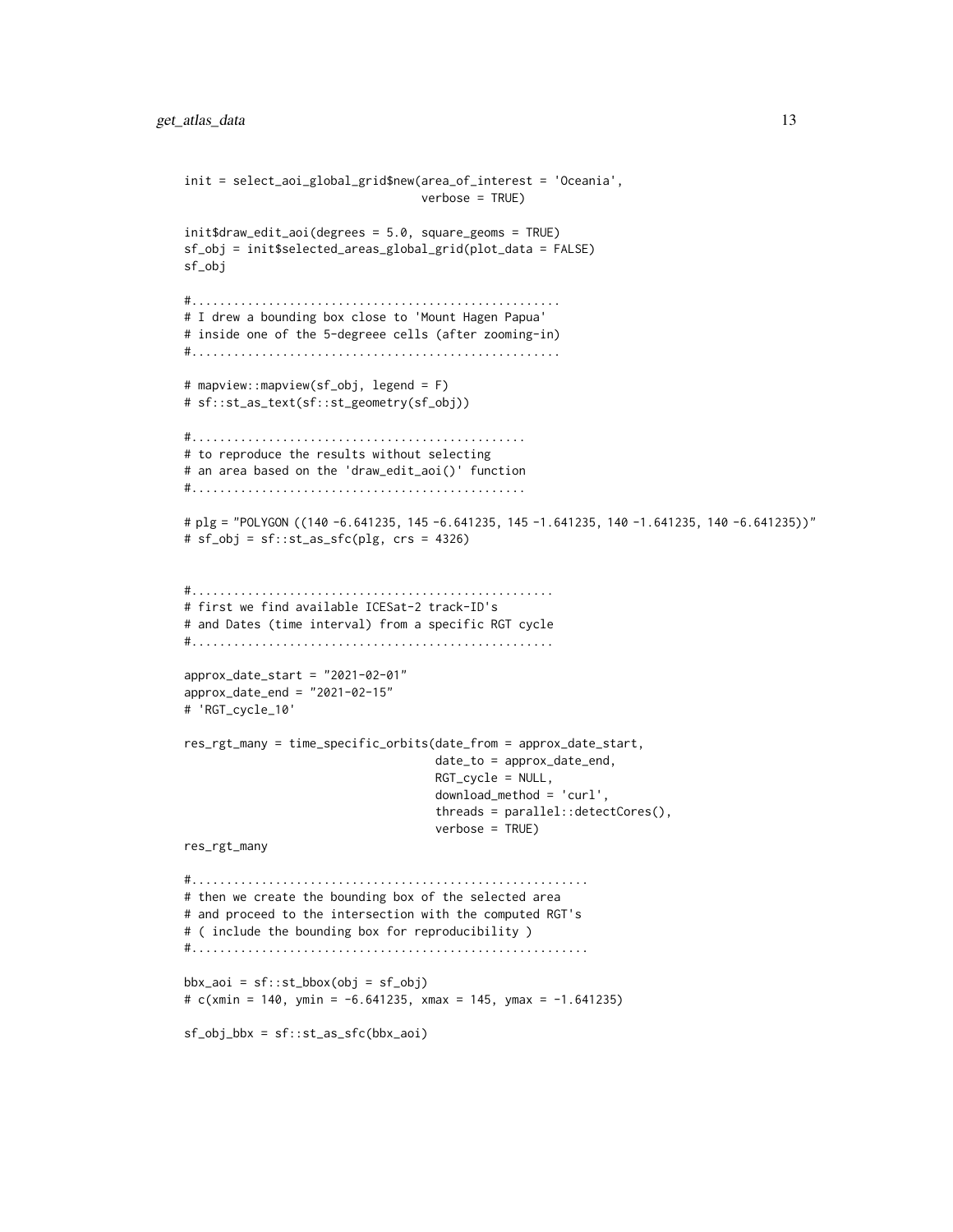```
res\_inters = sf::st\_intersects(x = sf\_obj_bbx,y = sf::st_geometry(res_rgt_many),
                              sparse = TRUE)
#.....................
# matched (RGT) tracks
#.....................
df_inters = data.frame(res_inters)
if (nrow(df_inters) == 0) {
  stop("There is no intersection between the specified AOI and the RGTs!")
}
rgt_subs = res_rgt_many[df_inters$col.id, , drop = FALSE]
rgt_subs
#..........................................
# find out which of the time specific RGT's
# match the OpenAltimetry Track-ID's
#..........................................
dtbl_rgts = verify_RGTs(nsidc_rgts = rgt_subs,
                       bbx_aoi = bbx_aoi,
                        verbose = TRUE)
#...................................
# we will iterate over the available:
# - Dates
# - trackId's
# - product's
# to gather the up to 5-degree data
#..................................
dates_iters = unique(dtbl_rgts$Date_time)
RGTs_iters = unique(dtbl_rgts$RGT_NSIDC)
prods_5_degrs = c('atl06', 'atl07', 'atl08', 'atl10', 'atl12', 'atl13')
dat\_out = logs_out = list()for (idx in seq_along(dates_iters)) {
  date_i = dates_iters[idx]rgt_i = RGTs_iters[idx]
  for (prod_i in prods_5_degrs) {
    name_iter = glue::glue("{date_i}_{rgt_i}_{prod_i}")
    cat(glue::glue("Date: '{date_i}' RGT: '{rgt_i}' Product: '{prod_i}'"), '\n')
    iter_dat = get_atlas_data(minx = as.numeric(bbx_aoi['xmin']),
                             miny = as.numeric(bbx_aoi['ymin']),
```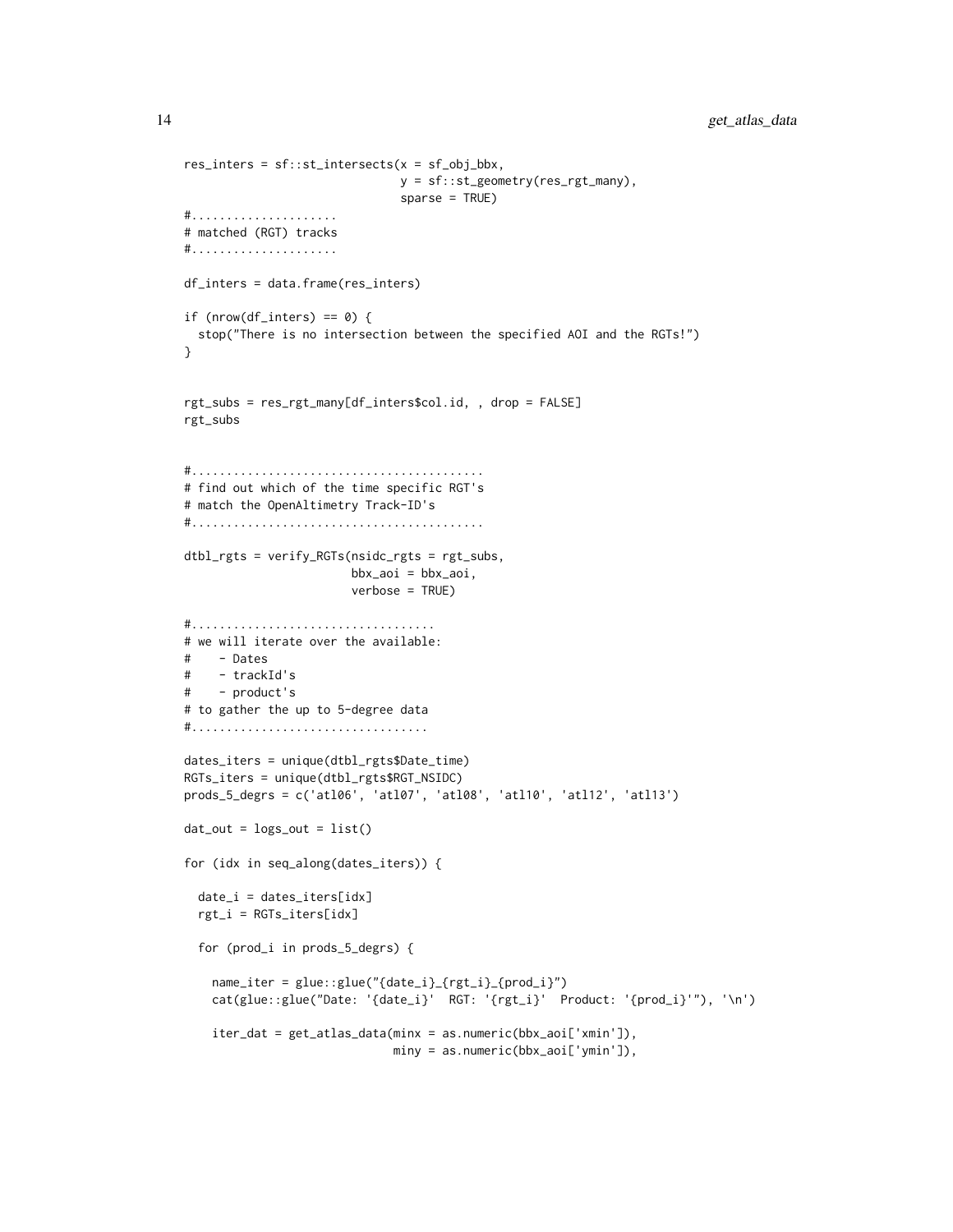```
max x = as . numberic(bbx_aoi['xmax']),
                              maxy = as.numeric(bbx_aoi['ymax']),
                              date = date_i,trackId = rgt_i,product = prod_i,client = 'portal',
                              outputFormat = 'csv',
                              verbose = FALSE)
    iter_logs = list(Date = date_i,
                     RGT = rgt_i,Product = prod_i,
                     N_rows = nrow(iter_dat))
    logs_out[[name_iter]] = data.table::setDT(iter_logs)
    dat_out[[name_iter]] = iter_dat
  }
}
#.........................................
# each sublist corresponds to a different
# parameter setting (Date, Track, Product)
#.........................................
dat_out
#.....
# Logs (including the number of rows for each parameter setting)
#.....
dtbl_logs = data.table::rbindlist(logs_out)
dtbl_logs = subset(dtbl_logs, N_rows > 0)
dtbl_logs = dtbl_logs[order(dtbl_logs$N_rows, decreasing = T), ]
dtbl_logs
#.............................................
# The Products 'atl08' and 'atl13' have data
# for the Dates and RGT's of the selected area
#.............................................
unique(dtbl_logs$Product)
# c('atl08', 'atl13')
#................
# RGT's with data
#................
unique(dtbl_logs$RGT)
# c(627, 756, 688, 619, 817)
#................
# Dates with Data
#................
```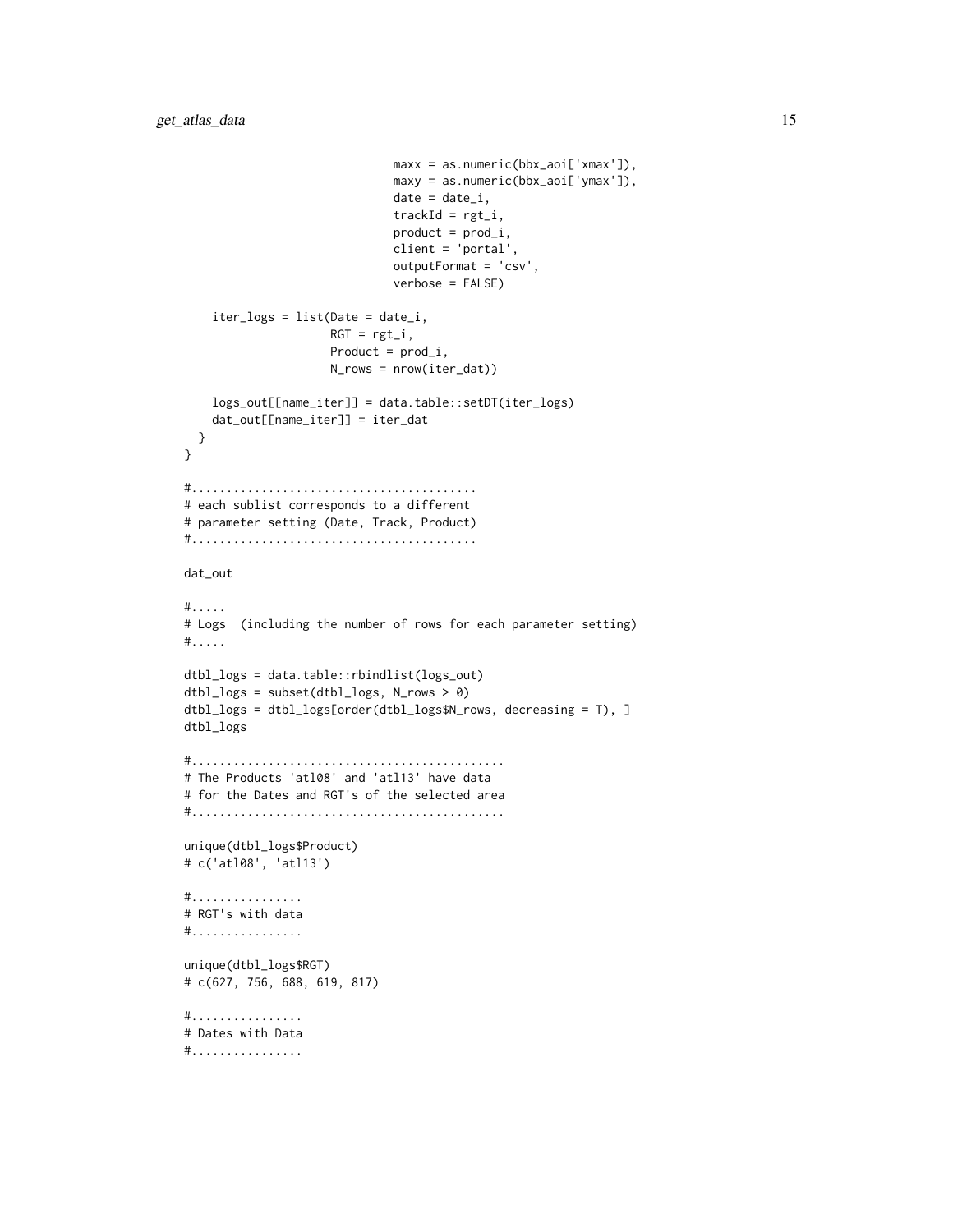```
unique(dtbl_logs$Date)
# c("2021-02-03", "2021-02-11", "2021-02-07", "2021-02-02", "2021-02-15")
## End(Not run)
```
get\_level3a\_data *Get IceSat-2 ATLAS 'Level-3A' data for a time interval (up to 1 year)*

#### Description

This function allows the user to download IceSat-2 ATLAS 'Level-3A' data for a specific time interval, bounding box, track and beam.

#### Usage

```
get_level3a_data(
 minx,
 miny,
 maxx,
 maxy,
  startDate,
  endDate,
  trackId,
 beamName = NULL,
 product = "at108",client = "portal",
  outputFormat = "csv",
  file_path_zip = NULL,
  download_method = "curl",
  verbose = FALSE
\lambda
```
#### Arguments

| minx      | the 'minx' parameter of the bounding box                                                                                                                             |
|-----------|----------------------------------------------------------------------------------------------------------------------------------------------------------------------|
| miny      | the 'miny' parameter of the bounding box                                                                                                                             |
| maxx      | the 'maxx' parameter of the bounding box                                                                                                                             |
| maxy      | the 'maxy' parameter of the bounding box                                                                                                                             |
| startDate | a character string specifying the Data collection of the <i>start</i> Date in the format<br>'yyyy-MM-dd' (such as '2020-01-01')                                      |
| endDate   | a character string specifying the Data collection of the <i>end</i> Date in the format<br>'yyyy-MM-dd' (such as '2020-01-01')                                        |
| trackId   | an integer specifying the 'Reference ground track ID' (see the examples section<br>on how to come to the 'trackId' and to a bounding box of 1 or 5 degrees globally) |

<span id="page-15-0"></span>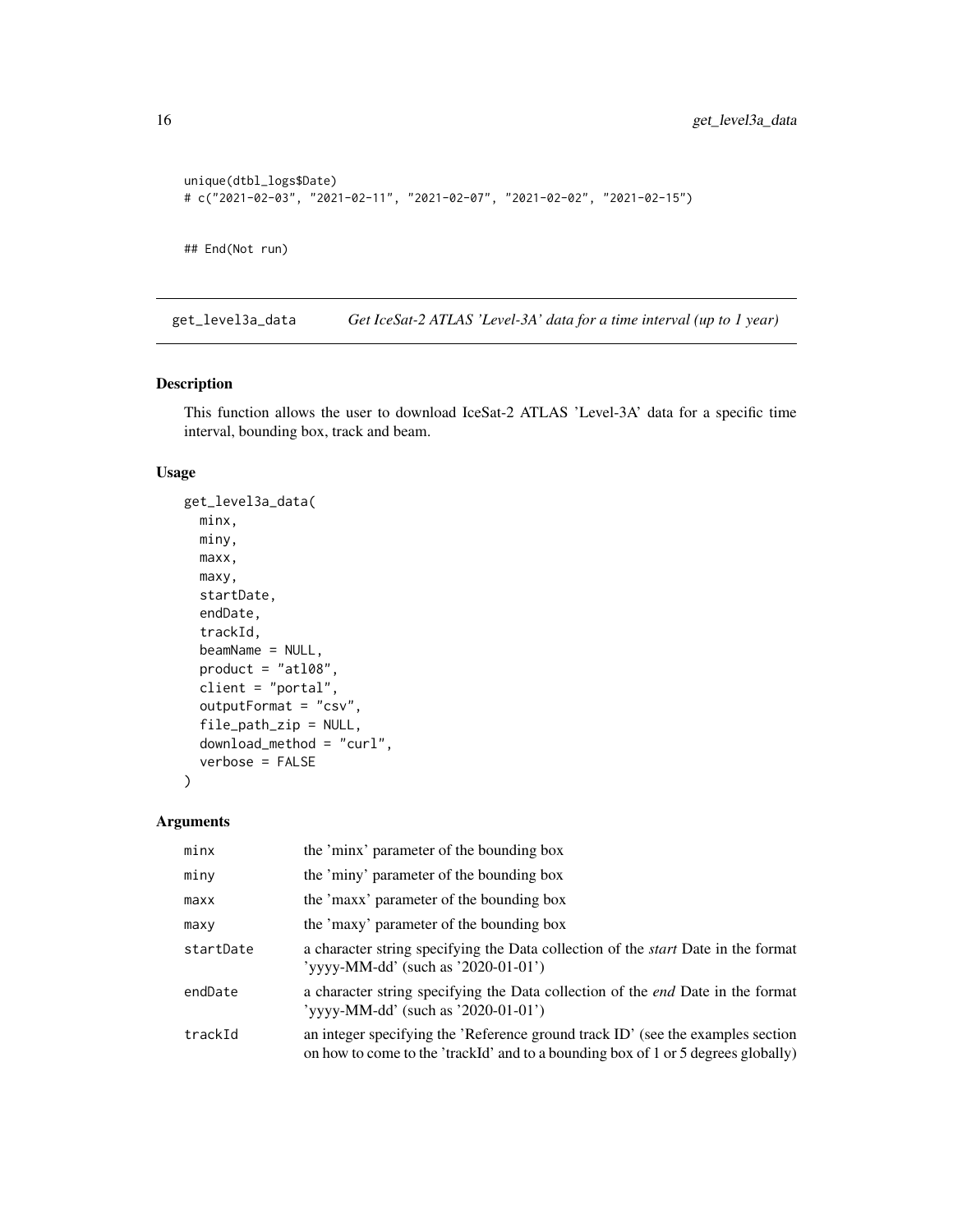| beamName        | either NULL (data for all 6 beams will be returned) or a character string speci-<br>fying the Beam Name, It can be one of the 'gt1l', 'gt1r', 'gt2l', 'gt2r', 'gt3l' or<br>'gt $3r'$                                                                                                                                                   |  |
|-----------------|----------------------------------------------------------------------------------------------------------------------------------------------------------------------------------------------------------------------------------------------------------------------------------------------------------------------------------------|--|
| product         | a character string specifying the input data product (default value is 'atl03'). It<br>can be one of 'atl03', 'atl06', 'atl07', 'atl08', 'atl10', 'atl12' or 'atl13'                                                                                                                                                                   |  |
| client          | a character string specifying the 'Referring client'. Can be one of 'portal' or<br>'jupyter' (default is 'portal')                                                                                                                                                                                                                     |  |
| outputFormat    | a character string specifying the output format of the downloaded data. One of<br>'csv', 'json' or 'zip'                                                                                                                                                                                                                               |  |
| file_path_zip   | either NULL or a character string specifying a valid path to the output .zip file.<br>This parameter will normally be a valid path if the 'outputFormat' parameter<br>is set to 'zip'. If it's NULL and the 'outputFormat' parameter is 'zip' then the<br>downloaded '.zip' file will be converted and returned as a data.table object |  |
| download_method |                                                                                                                                                                                                                                                                                                                                        |  |
|                 | a character string specifying the download method to use. Can be one of 'in-<br>ternal', 'wininet' (Windows only), 'libcurl', 'wget', 'curl' or 'auto'. For more<br>information see the documentation of the 'utils::download.file()' function                                                                                         |  |
| verbose         | a boolean. If TRUE then information will be printed out in the console                                                                                                                                                                                                                                                                 |  |
|                 |                                                                                                                                                                                                                                                                                                                                        |  |

#### Details

Up to 1 year worth of ICESat-2 *Level-3A* product data can be downloaded. *Note:* requests are limited to 5x5 degree spatial bounding box selection

- 'atl06', *Land Ice Height* (Version 4) This data set *(ATL06)* provides geolocated, land-ice surface heights (above the WGS 84 ellipsoid, ITRF2014 reference frame), plus ancillary parameters that can be used to interpret and assess the quality of the height estimates. The data were acquired by the Advanced Topographic Laser Altimeter System (ATLAS) instrument on board the Ice, Cloud and land Elevation Satellite-2 (ICESat-2) observatory
- 'atl07', *Sea Ice Height* (Version 4) The data set *(ATL07)* contains along-track heights for sea ice and open water leads (at varying length scales) relative to the WGS84 ellipsoid (ITRF2014 reference frame) after adjustment for geoidal and tidal variations, and inverted barometer effects. Height statistics and apparent reflectance are also provided. The data were acquired by the Advanced Topographic Laser Altimeter System (ATLAS) instrument on board the Ice, Cloud and land Elevation Satellite-2 (ICESat-2) observatory
- 'atl08', *Land and Vegetation Height* (Version 4) This data set *(ATL08)* contains along-track heights above the WGS84 ellipsoid (ITRF2014 reference frame) for the ground and canopy surfaces. The canopy and ground surfaces are processed in fixed 100 m data segments, which typically contain more than 100 signal photons. The data were acquired by the Advanced Topographic Laser Altimeter System (ATLAS) instrument on board the Ice, Cloud and land Elevation Satellite-2 (ICESat-2) observatory
- 'atl10', *Sea Ice Freeboard* (Version 4) This data set *(ATL10)* contains estimates of sea ice freeboard, calculated using three different approaches. Sea ice leads used to establish the reference sea surface and descriptive statistics used in the height estimates are also provided. The data were acquired by the Advanced Topographic Laser Altimeter System (ATLAS) instrument on board the Ice, Cloud and land Elevation Satellite-2 (ICESat-2) observatory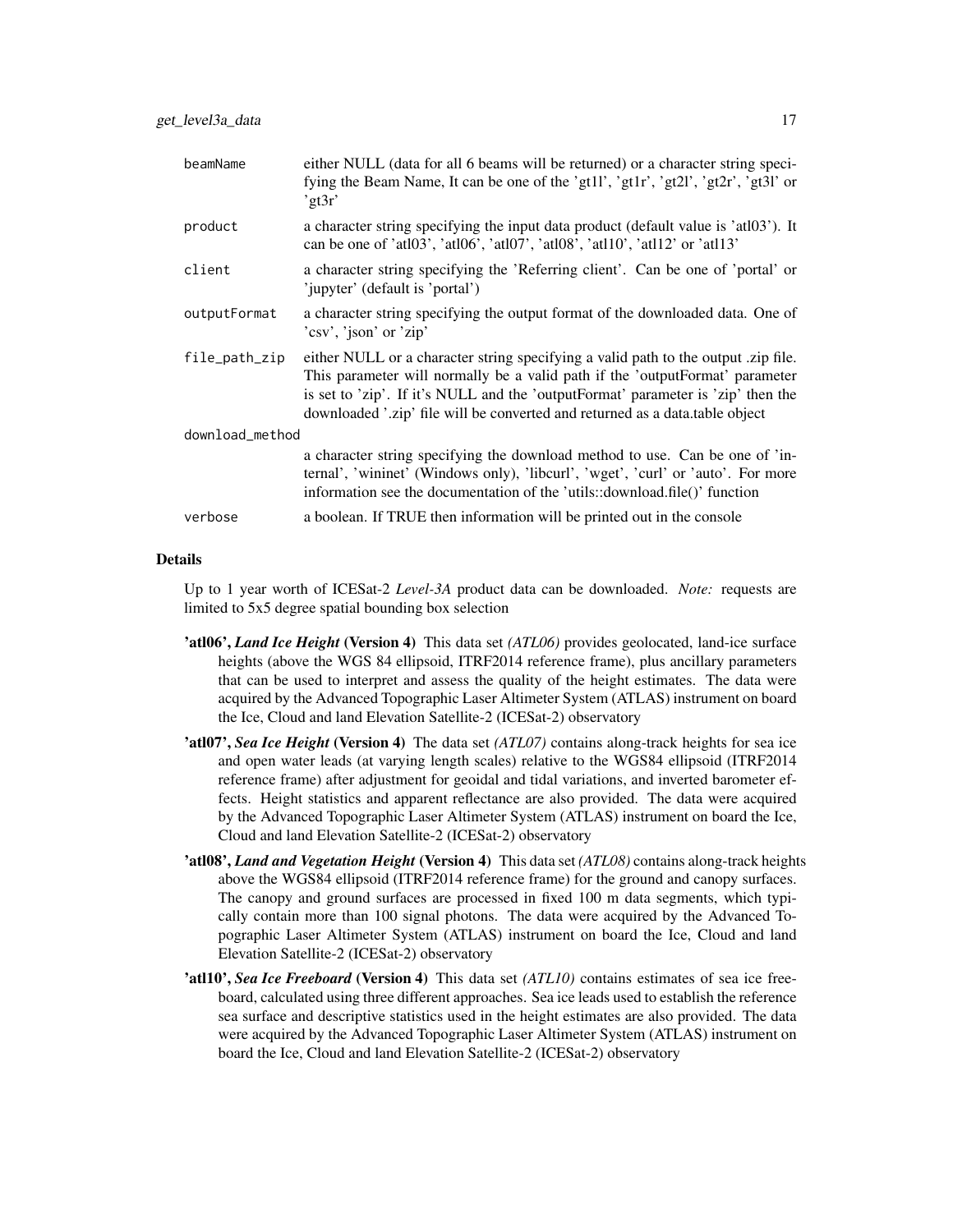- 'atl12', *Ocean Surface Height* (Version 4) This data set *(ATL12)* contains along-track sea surface heights at variable length scales over cloud-free regions. Estimates of height distributions, surface roughness, surface slope, and apparent reflectance are also provided. The data were acquired by the Advanced Topographic Laser Altimeter System (ATLAS) instrument on board the Ice, Cloud and land Elevation Satellite-2 (ICESat-2) observatory
- 'atl13', *Inland Water Surface Height* (Version 4) This data set *(ATL13)* contains along-track water surface heights and descriptive statistics for inland water bodies. Water bodies include lakes, reservoirs, bays, and estuaries. Descriptive statistics include along-track surface slope (where data permit), mean and standard deviation, subsurface signal (532 nm) attenuation, wave height, and coarse depth to bottom topography

#### Value

if the 'file\_path\_zip' parameter is NULL it returns either a data.table (if outputFormat is 'csv') or a nested list (if outputFormat is 'json') else the file path where the .zip file is saved. In case that the 'outputFormat' is set to 'zip' and the 'file\_path\_zip' parameter to NULL then a data.table will be returned.

#### References

https://openaltimetry.org/datainfo.html

https://openaltimetry.org/data/swagger-ui/

https://nsidc.org/data/icesat-2

#### Examples

```
## Not run:
require(IceSat2R)
#.......................................................
# parameter setting based on the output results from the
# 'examples' section of the 'get_atlas_data()' function
# so that we can iterate over the RGT's and Products for
# the specified time interval
#.......................................................
bbx = c(xmin = 140, ymin = -6.641235, xmax = 145, ymax = -1.641235)start_date = "2021-02-03"
end_date = "2021-02-15"
RGTs = c(627, 756, 688, 619, 817)
Products = c('at108', 'at113')#........................................................
# loop over the specified parameters and save the results
#........................................................
```
 $dat_out = logs_out = list()$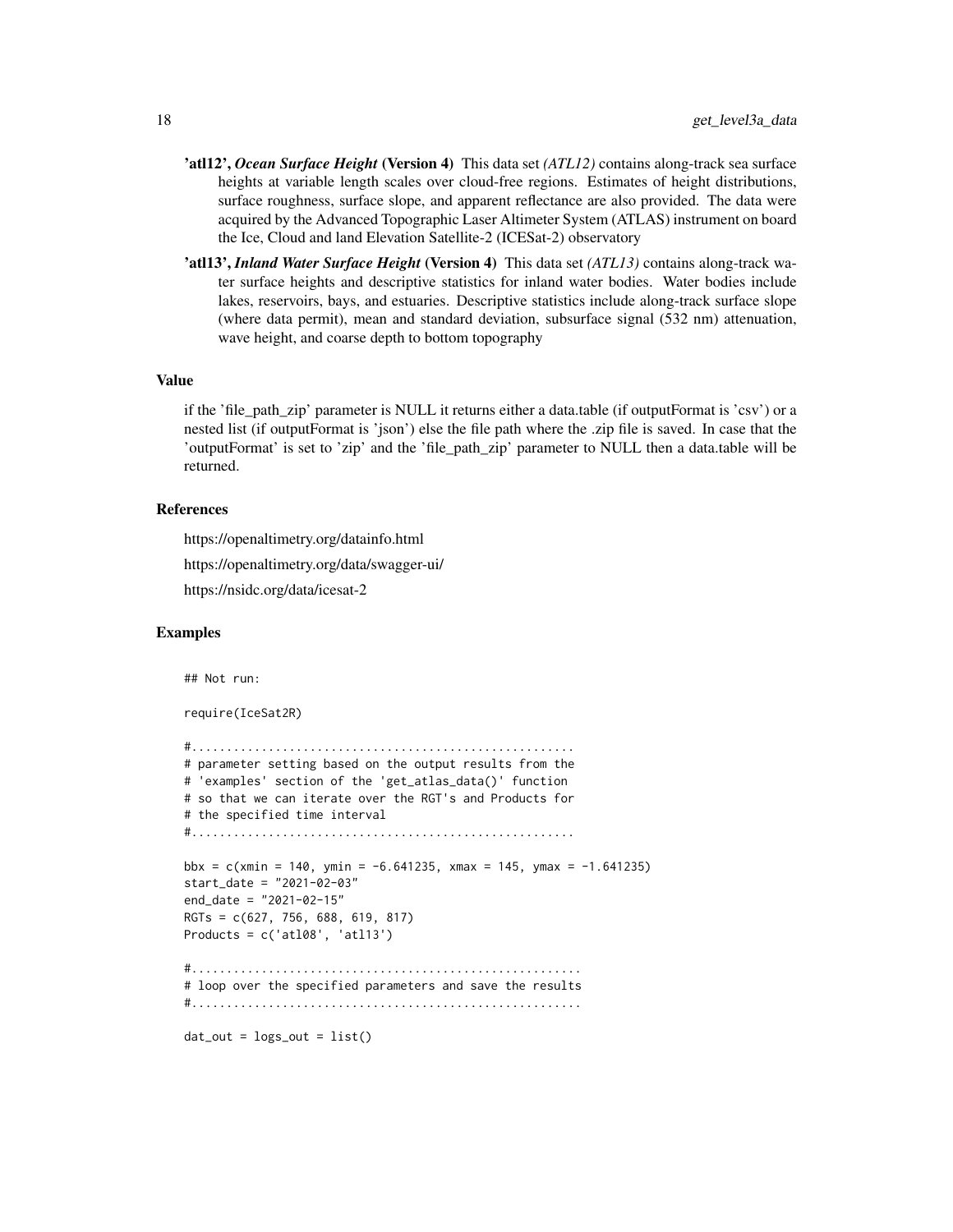```
for (prod_i in Products) {
 for (track_i in RGTs) {
    name_iter = glue::glue("{track_i}_{prod_i}")
   cat(glue::glue("RGT: '{track_i}' Product: '{prod_i}'"), '\n')
    iter_dat = get_level3a_data(minx = as.numeric(bbx['xmin']),
                                miny = as.numeric(bbx['ymin']),
                                maxx = as.numeric(bbx['xmax']),
                                maxy = as.numeric(bbx['ymax']),
                                startDate = start_date,
                                endDate = end_date,
                                trackId = track_i,beamName = NULL, \qquad # return data of all 6 beams
                                product = prod_i,
                                client = 'portal',
                                outputFormat = 'csv',
                                verbose = FALSE)
    iter_logs = list(RGT = track_i,
                     Product = prod_i,
                     N_rows = nrow(iter_dat))
    logs_out[[name_iter]] = data.table::setDT(iter_logs)
    dat_out[[name_iter]] = iter_dat
 }
}
#.........................................
# each sublist corresponds to a different
# parameter setting (Track, Product)
#.........................................
dat_out
#.....
# Logs (including the number of rows for each parameter setting)
#.....
dtbl_logs = data.table::rbindlist(logs_out)
dtbl_logs = subset(dtbl_logs, N_rows > 0)
dtbl_logs = dtbl_logs[order(dtbl_logs$N_rows, decreasing = T), ]
dtbl_logs
## End(Not run)
```
IceSat2R *The "IceSat2R" package*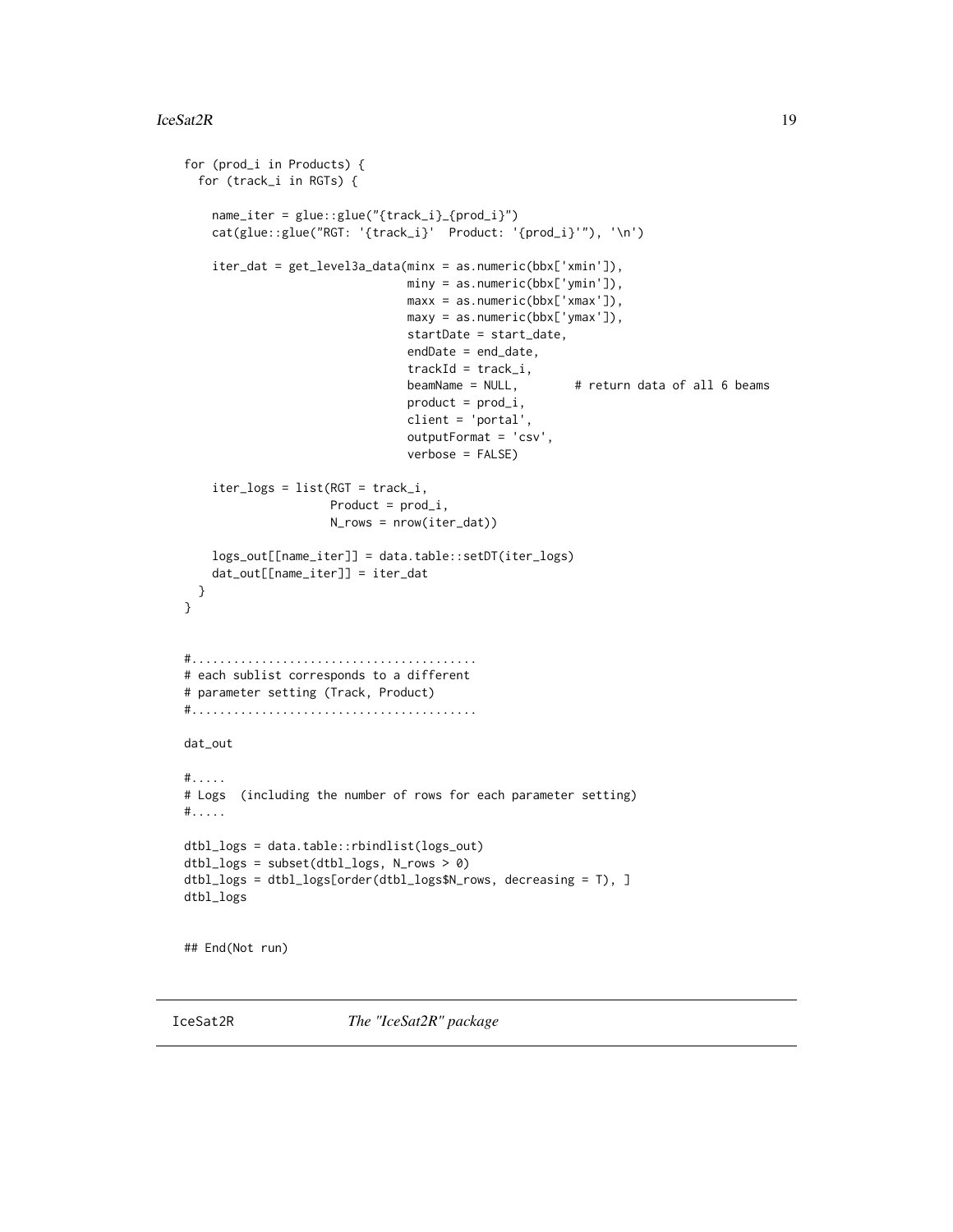#### <span id="page-19-0"></span>**Description**

An important aspect of the "IceSat2R" (https://cran.r-project.org/web/packages/IceSat2R/index.html) package is that it includes the code, documentation, and examples so that users can retrieve, process, and analyze data based on specific workflows.

#### Details

For instance,

- A user can select an "area of interest" (AOI) either programmatically or interactively
- If the "Reference Ground Track" (RGT) is not known, the user has the option to utilize either
	- 1. one of the "overall\_mission\_orbits()" or "time\_specific\_orbits()" to compute the RGT(s) for a pre-specified global area or for a time period, or
	- 2. one of the "vsi\_nominal\_orbits\_wkt()" or "vsi\_time\_specific\_orbits\_wkt()" to compute the RGT(s) for a specific AOI
- Once the RGT is computed it can be verified with the "getTracks()" function of the "OpenAltimetry Web API" (https://openaltimetry.org/data/swagger-ui/)
- Finally the user can utilize one of the "get\_atlas\_data()" or "get\_level3a\_data()" functions to retrieve the data for specific product(s), Date(s) and Beam(s)

This work-flow is illustrated also in a [diagram](https://raw.githubusercontent.com/mlampros/IceSat2R/master/inst/joss_paper/figures/icesat_2_diagram.png)

latest\_orbits *Extraction of the url from the Technical Specification Website*

#### Description

This function allows the user to view the latest 'Nominal' and 'Time Specfic' orbit metadata (Url, Reference Ground Track Names, Dates and Types)

#### Usage

```
latest_orbits(
  technical_specs_url = "https://icesat-2.gsfc.nasa.gov/science/specs",
  verbose = FALSE
)
```
#### Arguments

| technical_specs_url |                                                                        |
|---------------------|------------------------------------------------------------------------|
|                     | a character string specifying the technical specs website              |
| verbose             | a boolean. If TRUE then information will be printed out in the console |

#### Value

a 'data.table' object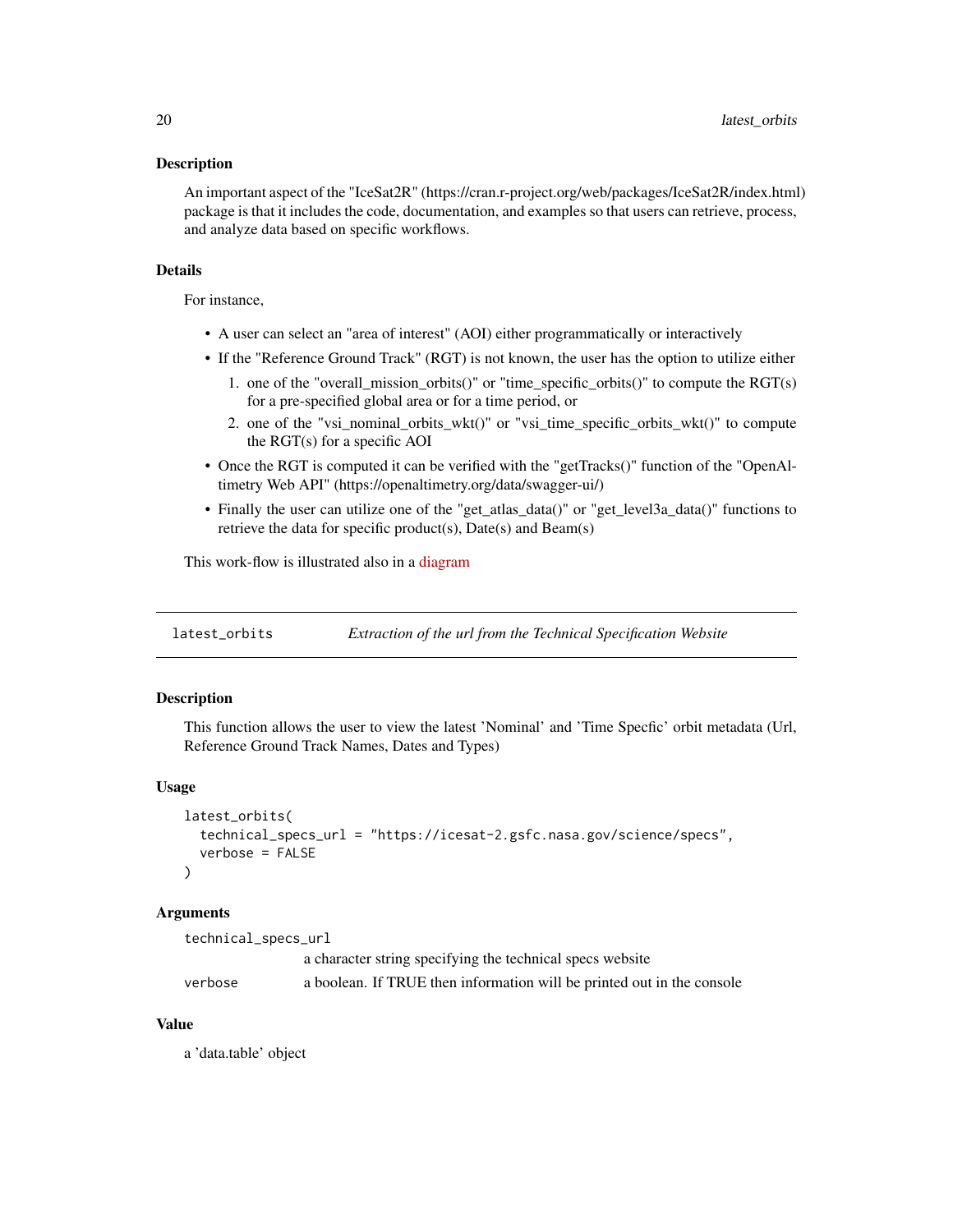<span id="page-20-0"></span>ne\_10m\_glaciated\_areas 21

#### References

https://icesat-2.gsfc.nasa.gov/science/specs

#### Examples

```
## Not run:
require(IceSat2R)
orbs = latest_orbits(verbose = TRUE)
orbs
## End(Not run)
```
ne\_10m\_glaciated\_areas

*Natural Earth 10m Glaciated Areas (1:10 million scale)*

#### Description

Polygons derived from DCW (Digital Chart of the World), except for Antarctica derived from MOA. Includes name attributes for major polar glaciers. Filtering has aggregated some minor glaciers and eliminated others from the original DCW data.

#### Usage

data(ne\_10m\_glaciated\_areas)

#### Format

An object of class sf (inherits from data.frame) with 68 rows and 6 columns.

#### Details

Issues: Needs scale rank attributes

Note: The original DCW data was collected decades ago. Since then many mountain glaciers have either disappeared or diminished in size. This data theme is deliberately called "glaciated areas" instead of "glaciers" to reflect the changeable character of glacier extents.

#### References

https://www.naturalearthdata.com/downloads/10m-physical-vectors/10m-glaciated-areas/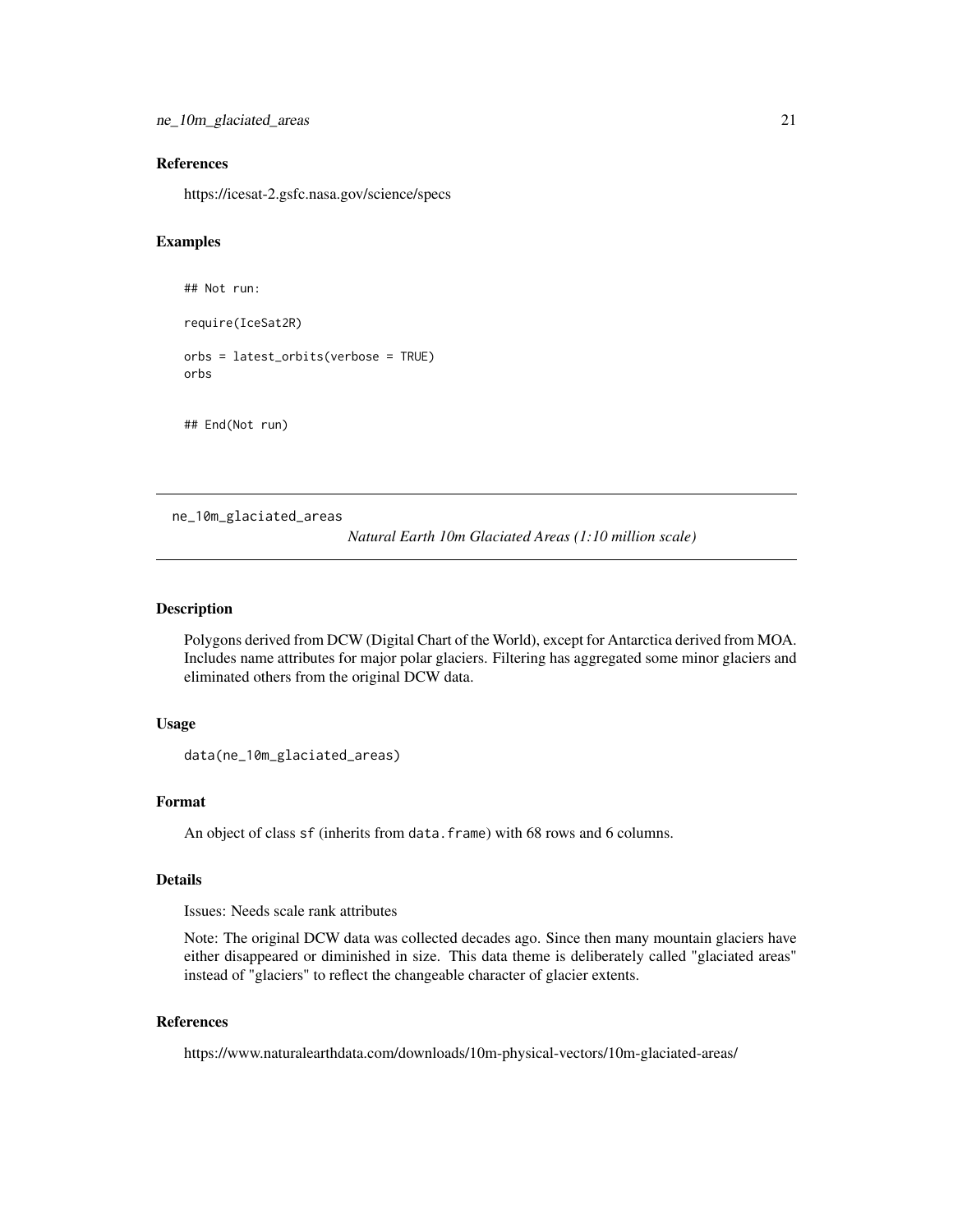#### Examples

require(IceSat2R) require(sf)

data(ne\_10m\_glaciated\_areas)

overall\_mission\_orbits

*Overall Mission Orbits*

#### Description

This function allows the user to view information of the nominal mission orbits and beam locations: "The processed files have 7 tracks per orbit: one for each of the six beams of ICESat-2, and the seventh for the Reference Ground Track (RGT). The RGT is an imaginary line through the six-beam pattern that is handy for getting a sense of where the orbits fall on Earth, and which the mission uses to point the observatory. However, the six tracks for the six beams are our best estimate of where the beams will actually fall on Earth's surface."

#### Usage

```
overall_mission_orbits(
  orbit_area,
  download_method = "curl",
  threads = 1,
  verbose = FALSE
)
```
#### Arguments

| orbit_area      | a character string specifying the nominal mission orbits and beam locations. It                                                                                                                                                  |
|-----------------|----------------------------------------------------------------------------------------------------------------------------------------------------------------------------------------------------------------------------------|
|                 | can be one of 'antarctic', 'arctic', 'western_hemisphere' or 'eastern_hemisphere'                                                                                                                                                |
| download_method |                                                                                                                                                                                                                                  |
|                 | a character string specifying the download method. Corresponds to the 'method'<br>parameter of the 'utils::download.file()' function. Can be one of 'internal',<br>'wininet' (Windows only), 'libcurl', 'wget', 'curl' or 'auto' |
| threads         | an integer that specifies the number of threads to use in parallel when processing<br>the data                                                                                                                                   |
| verbose         | a boolean. If TRUE then information will be printed out in the console                                                                                                                                                           |

#### Value

an 'sf' object of multiple tracks (see the 'LAYER' column of the output object)

#### References

https://icesat-2.gsfc.nasa.gov/science/specs

<span id="page-21-0"></span>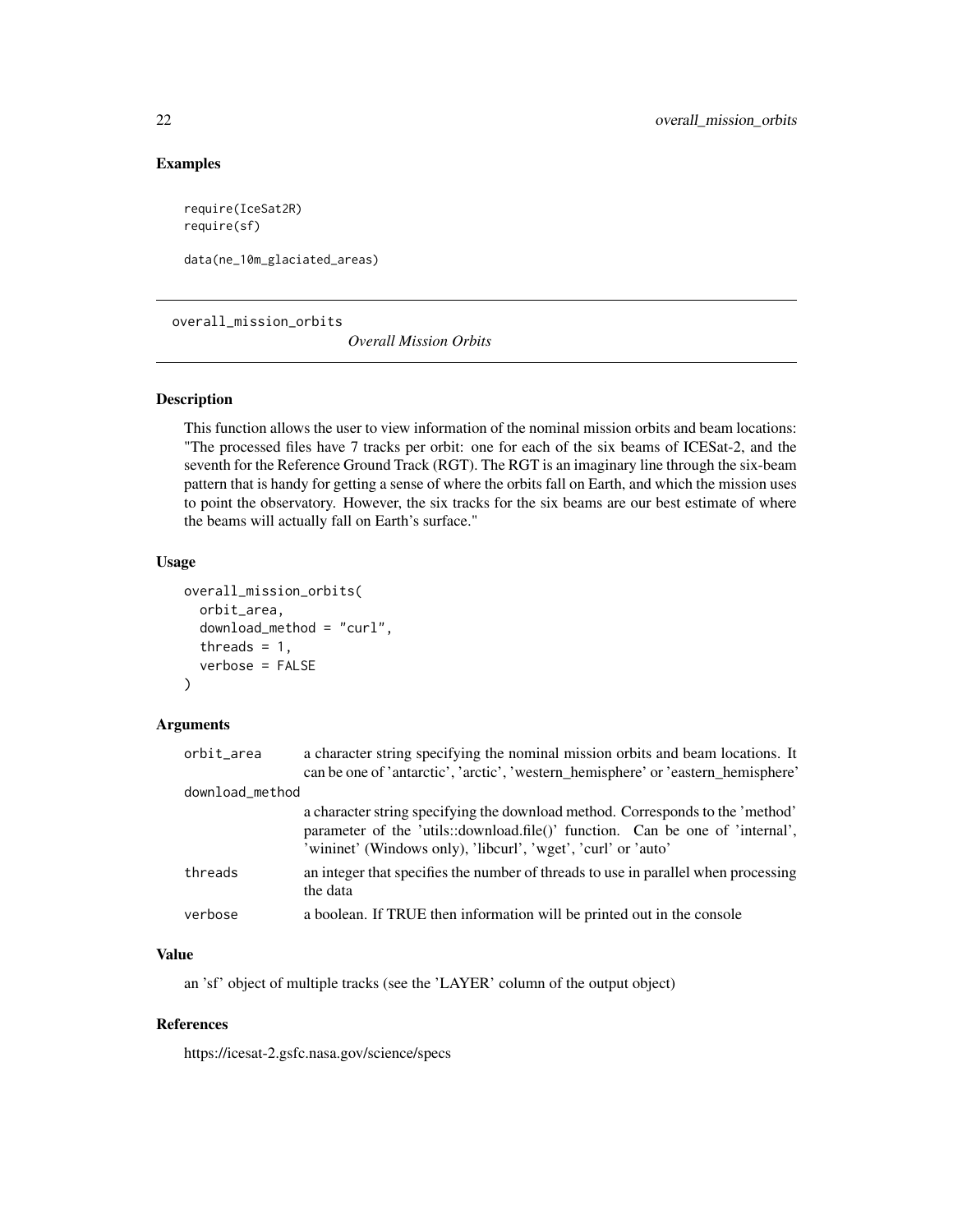#### <span id="page-22-0"></span>revisit\_time\_RGTs 23

#### Examples

```
## Not run:
require(IceSat2R)
res_orb = overall_mission_orbits(orbit_area = 'antarctic',
                                  download_method = 'curl',
                                  threads = 1,
                                  verbose = TRUE)
str(res_orb)
## End(Not run)
```
revisit\_time\_RGTs *Revisit Time Reference Ground Tracks and Dates*

#### Description

This function shows the information of the 'available\_RGTs' function and additionally it returns the .zip (kmz files) of all laser tracks over each 91-day repeat period (revisit time). Note that the locations and times are estimates, but should be correct to within a few minutes in time and better than 100m in the predicted locations.

#### Usage

```
revisit_time_RGTs(RGT_cycle = NULL, complete_date_sequence = FALSE)
```
#### Arguments

| either NULL or a character string specifying a single RGT (Reference Ground |
|-----------------------------------------------------------------------------|
| Track) as determined by the output of the 'available_RGTs(only_cycle_names  |
| $=$ TRUE)' function. If NULL then all available Data will be returned.      |
| complete_date_sequence                                                      |
| a boolean. If TRUE a complete sequence of Dates will be returned, otherwise |
| only the 'minimum' and 'maximum' Dates.                                     |
|                                                                             |

#### Details

ICESat-2 was in safe-hold from June 26 through July 9, 2019. ATLAS was off during this time, so data was not collected or pointed to the reference ground track.

#### Value

a list object with the available orbit files, dates and date sequence lengths

#### References

https://icesat-2.gsfc.nasa.gov/science/specs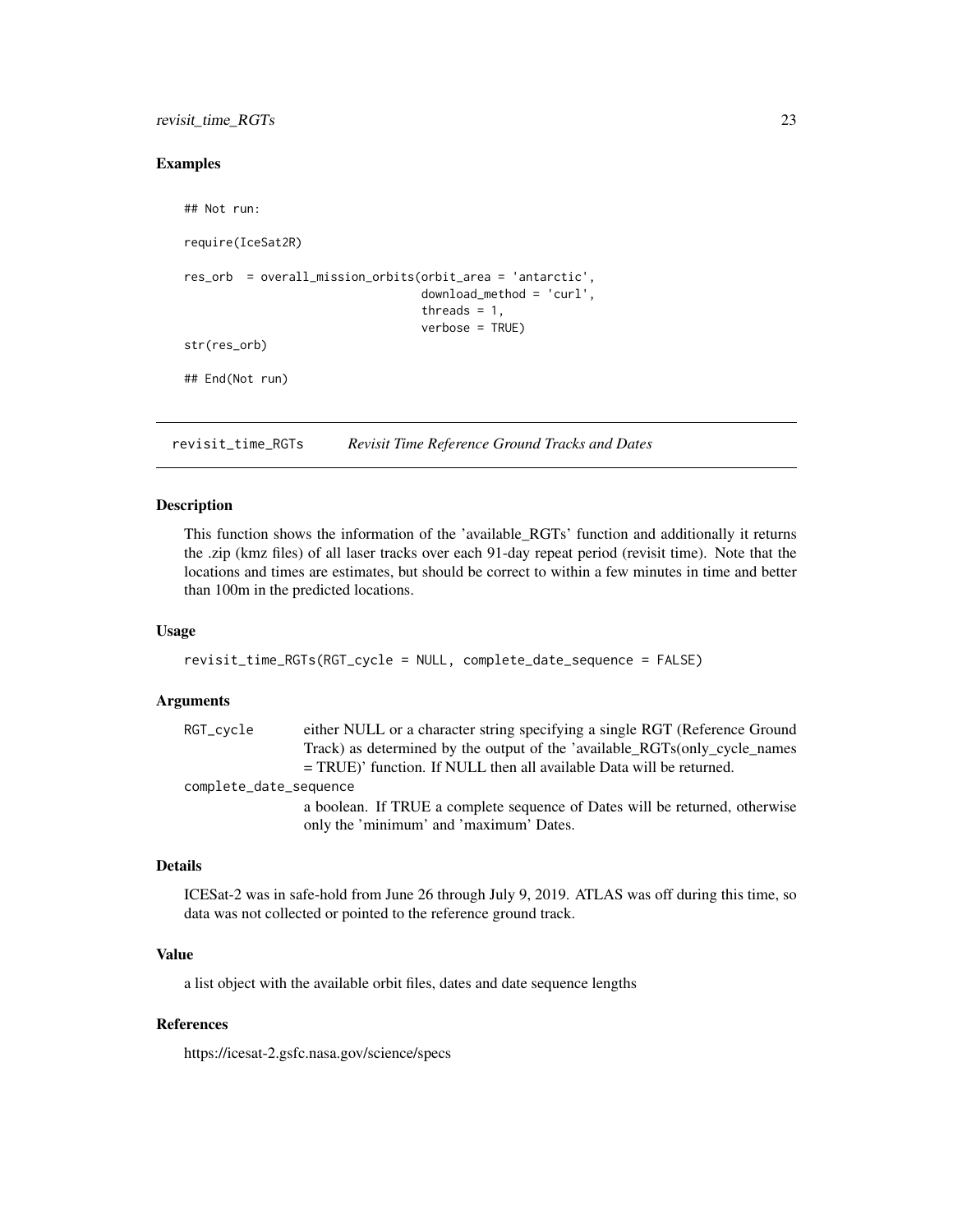#### Examples

```
require(IceSat2R)
#.......................................................
# receive all orbit files, dates and length of sequences
#.......................................................
rev_all = revisit_time_RGTs(RGT_cycle = NULL, complete_date_sequence = TRUE)
rev_all
#...................................................
# observe and choose one of the available RGT-cycles
#...................................................
avail_cycles = available_RGTs(only_cycle_names = TRUE,
                              verbose = TRUE)
avail_cycles
#.....................................
# receive results for a specific cycle
#.....................................
rev_cycle = revisit_time_RGTs(RGT_cycle = 'RGT_cycle_1', complete_date_sequence = FALSE)
rev_cycle
```
RGT\_cycle\_14 *Reference Ground Tracks (RGTs) for IceSat-2 Cycle 14*

#### **Description**

The data includes the following columns: "longitude", "latitude", "day\_of\_year", "Date", "hour", "minute", "second" and "RGT". The "RGT" column consists of 1387 Reference Ground Tracks (RGTs) for the IceSat-2 Cycle 14 (from 'December 22, 2021' to 'March 23, 2022')

#### Usage

data(RGT\_cycle\_14)

#### Format

An object of class data.table (inherits from data.frame) with 131765 rows and 8 columns.

#### Details

The following code snippet shows how to come to the "RGT\_cycle\_14" data. The same can be done with any of the available RGT Cycles. For the following code I utilized 8 threads to speed up the pre-processing of the downloaded .kml files (the code takes approximately 15 minutes on my Linux Personal Computer),

<span id="page-23-0"></span>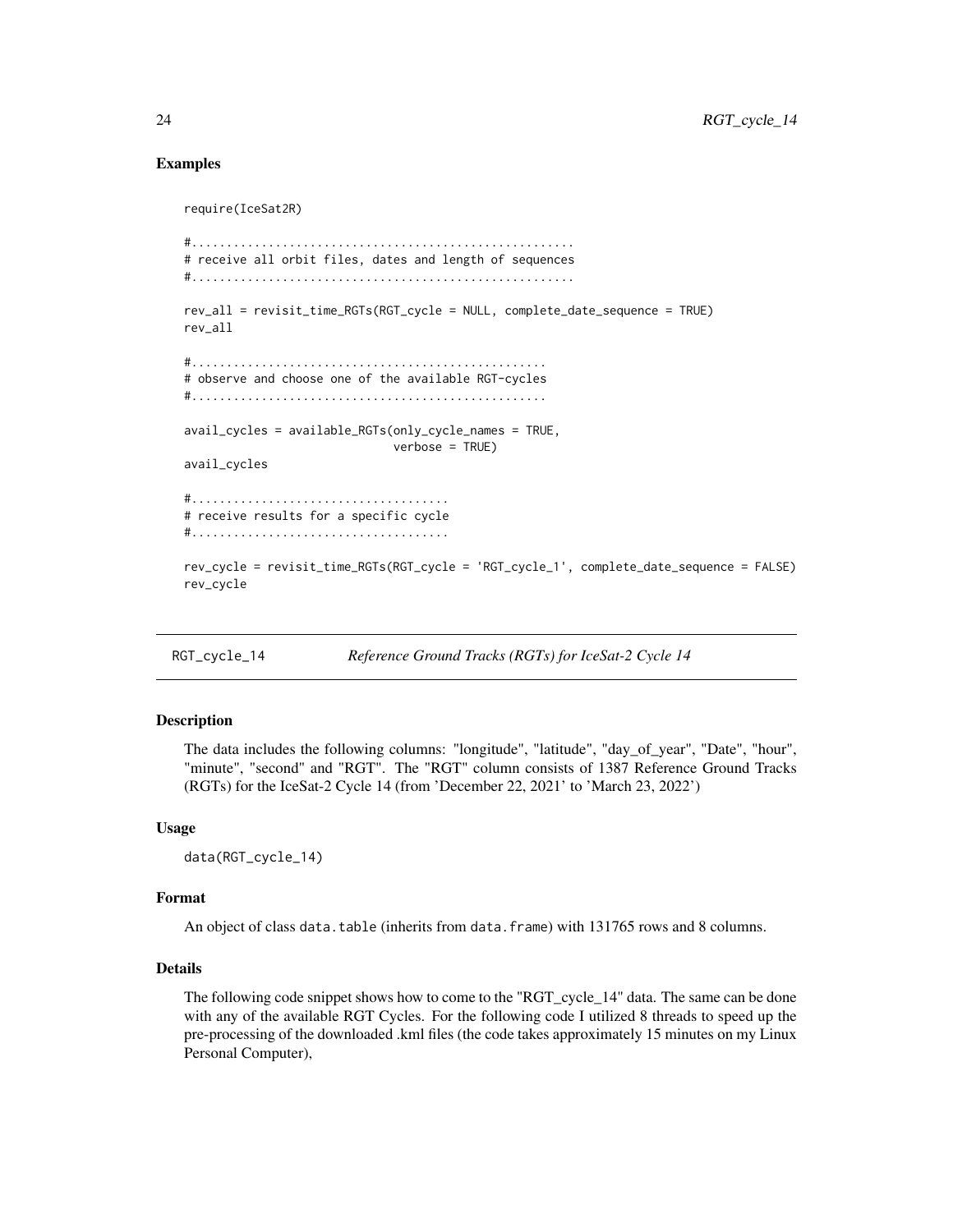```
require(IceSat2R)
require(magrittr)
require(sf)
avail_cycles = available_RGTs(only_cycle_names = TRUE)
avail_cycles
idx_cycle = 14
choose_cycle = avail_cycles[idx_cycle]
choose_cycle
res_rgt_many = time_specific_orbits(RGT_cycle = choose_cycle, download_method = 'curl',
threads = parallel::detectCores(), verbose = TRUE)
RGT_cycle_14 = sf::st_coordinates(res_rgt_many)
colnames(RGT_cycle_14) = c('longitude', 'latitude')
RGT_cycle_14 = data.table::data.table(RGT_cycle_14)
RGT_cycle_14$day_of_year = res_rgt_many$day_of_year
RGT_cycle_14$Date = as.Date(res_rgt_many$Date_time)
RGT_cycle_14$hour = lubridate::hour(res_rgt_many$Date_time)
RGT_cycle_14$minute = lubridate::minute(res_rgt_many$Date_time)
RGT_cycle_14$second = lubridate::second(res_rgt_many$Date_time)
```

```
RGT_cycle_14$RGT = res_rgt_many$RGT
RGT_cycle_14
```
#### References

https://icesat-2.gsfc.nasa.gov/science/specs

#### Examples

```
require(IceSat2R)
require(data.table)
```
data(RGT\_cycle\_14)

select\_aoi\_global\_grid

*R6 Class to Select an Area of Interest (AOI) from a Global Grid*

#### Description

The 'select\_aoi\_global\_grid' class allows the user to select an Area of Interest (AOI) (see the examples section for all available options)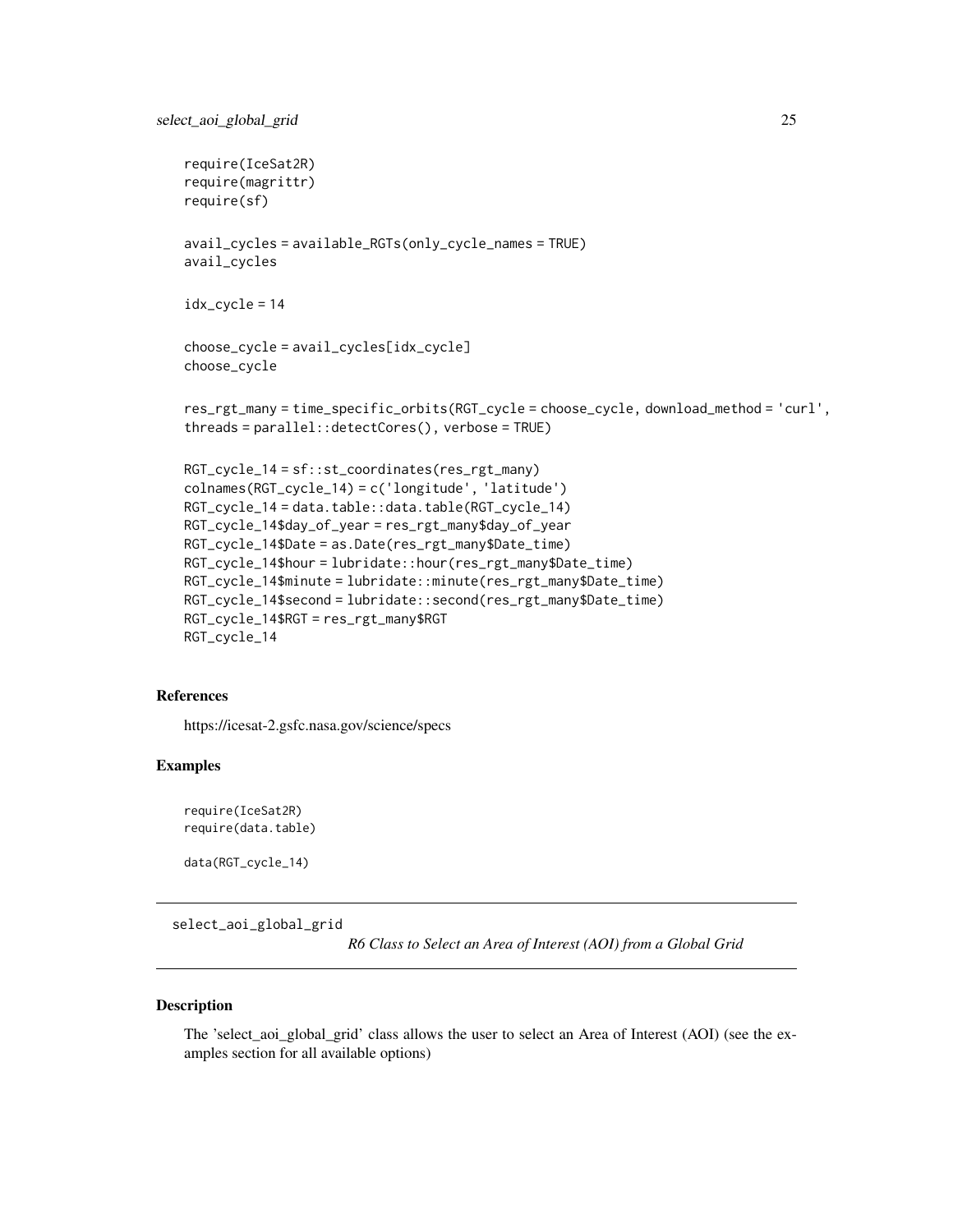#### Usage

# init <- select\_aoi\_global\_grid\$new()

#### Public fields

area\_of\_interest an R object (character string, vector) leaflet\_provider\_base a leaflet provider object leaflet\_provider\_secondary a leaflet provider object crs\_value a numeric value use\_s2 a boolean verbose a boolean

#### Methods

#### Public methods:

- [select\\_aoi\\_global\\_grid\\$new\(\)](#page-25-0)
- [select\\_aoi\\_global\\_grid\\$draw\\_edit\\_internal\(\)](#page-26-0)
- [select\\_aoi\\_global\\_grid\\$draw\\_edit\\_aoi\(\)](#page-26-1)
- [select\\_aoi\\_global\\_grid\\$selected\\_areas\\_global\\_grid\(\)](#page-26-2)
- [select\\_aoi\\_global\\_grid\\$selected\\_aoi\\_sf\(\)](#page-26-3)
- [select\\_aoi\\_global\\_grid\\$clone\(\)](#page-26-4)

<span id="page-25-0"></span>Method new(): Initialization method for the 'select aoi global grid' R6 class

```
Usage:
select_aoi_global_grid$new(
 area_of_interest = NULL,
 leaflet_provider_base = leaflet::providers$CartoDB.Positron,
  leaflet_provider_secondary = leaflet::providers$Esri.WorldImagery,
 crs_value = 4326,use_s2 = FALSE,verbose = FALSE
)
```
*Arguments:*

area\_of\_interest either NULL (which allows the user to draw the area of interest on the map) or a character string (i.e. a 'country' or a 'continent') or a named bounding box vector (such as  $c(xmin = 16.1, xmax = 16.6, ymax = 48.6, ymin = 47.9)$ ). The 'countries' and 'continents' can be extracted from the "rnaturalearth::ne\_countries(scale = 110, type  $=$  'countries', returnclass  $=$  'sf')" function and specifically the columns: 'sovereignt' and 'continent'

leaflet\_provider\_base a leaflet provider object

leaflet\_provider\_secondary a leaflet provider object

- crs\_value a value. The coordinate reference system. The default value of the crs is 4326
- use\_s2 a boolean. If TRUE, use the s2 spherical geometry package for geographical coordinate operations (see the documentation of the 'sf::sf\_use\_s2()' function for more information)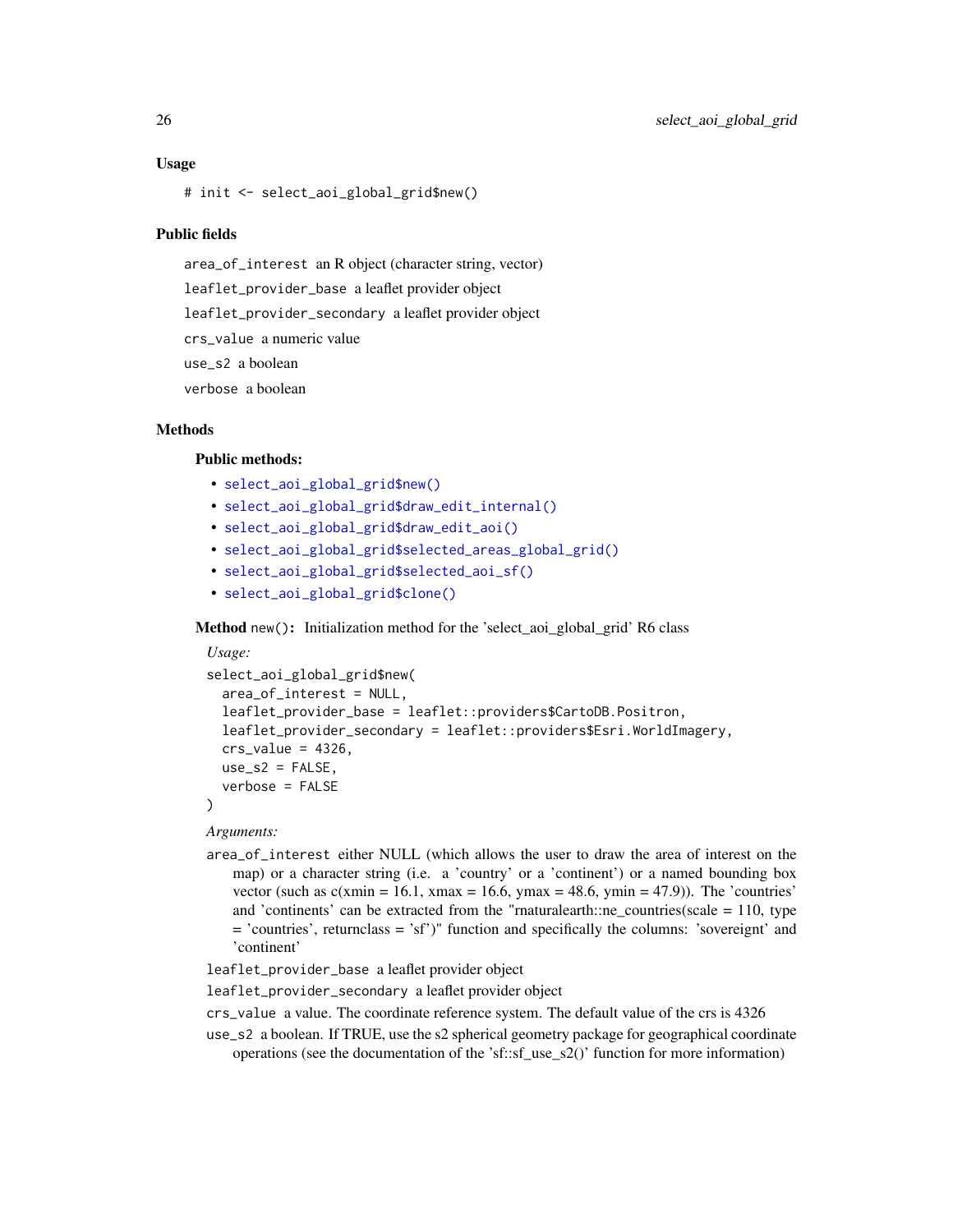verbose a boolean. If TRUE then information will be printed in the console

<span id="page-26-0"></span>Method draw\_edit\_internal(): Internal Shiny application to visualize the selected area

*Usage:*

select\_aoi\_global\_grid\$draw\_edit\_internal(lft\_map)

*Arguments:*

lft\_map a leaflet map

<span id="page-26-1"></span>Method draw\_edit\_aoi(): Allows to view the Global Grid on the map including a popup that shows the Area of each grid rectangle (or hexagon). The user can then select an Area of Interest (AOI)

*Usage:*

```
select_aoi_global_grid$draw_edit_aoi(degrees = 1, square_geoms = TRUE)
```
*Arguments:*

degrees a numeric value. This can be either 1.0 or 5.0 to allow queries to the 'OpenAltimetry' API

square\_geoms a boolean. If FALSE then a hexagonal grid will be created

<span id="page-26-2"></span>Method selected\_areas\_global\_grid(): Takes the selected Area(s) of Interest (AOI) from the draw\_edit\_aoi() method and returns a simple features object with the corresponding n-degree grid cells

*Usage:*

```
select_aoi_global_grid$selected_areas_global_grid(plot_data = FALSE)
```
*Arguments:*

plot\_data a boolean specifying if the selected from the user AOI's and the corresponding grid cells should be plotted side by side. If FALSE then only the simple features object will be returned. If TRUE and the initial 'area\_of\_interest' parameter is NULL then a single plot will be displayed.

*Returns:* either an 'sfc' object (if the initial 'area\_of\_interest' parameter is NULL) or an 'sf' object consisting of the n-degree grid cells

<span id="page-26-3"></span>**Method** selected\_aoi\_sf(): Returns the selected area of interest  $(AOI)$  by the user in form of an 'sfc' object

*Usage:*

select\_aoi\_global\_grid\$selected\_aoi\_sf()

*Returns:* an 'sfc' object

<span id="page-26-4"></span>Method clone(): The objects of this class are cloneable with this method.

*Usage:*

select\_aoi\_global\_grid\$clone(deep = FALSE)

*Arguments:*

deep Whether to make a deep clone.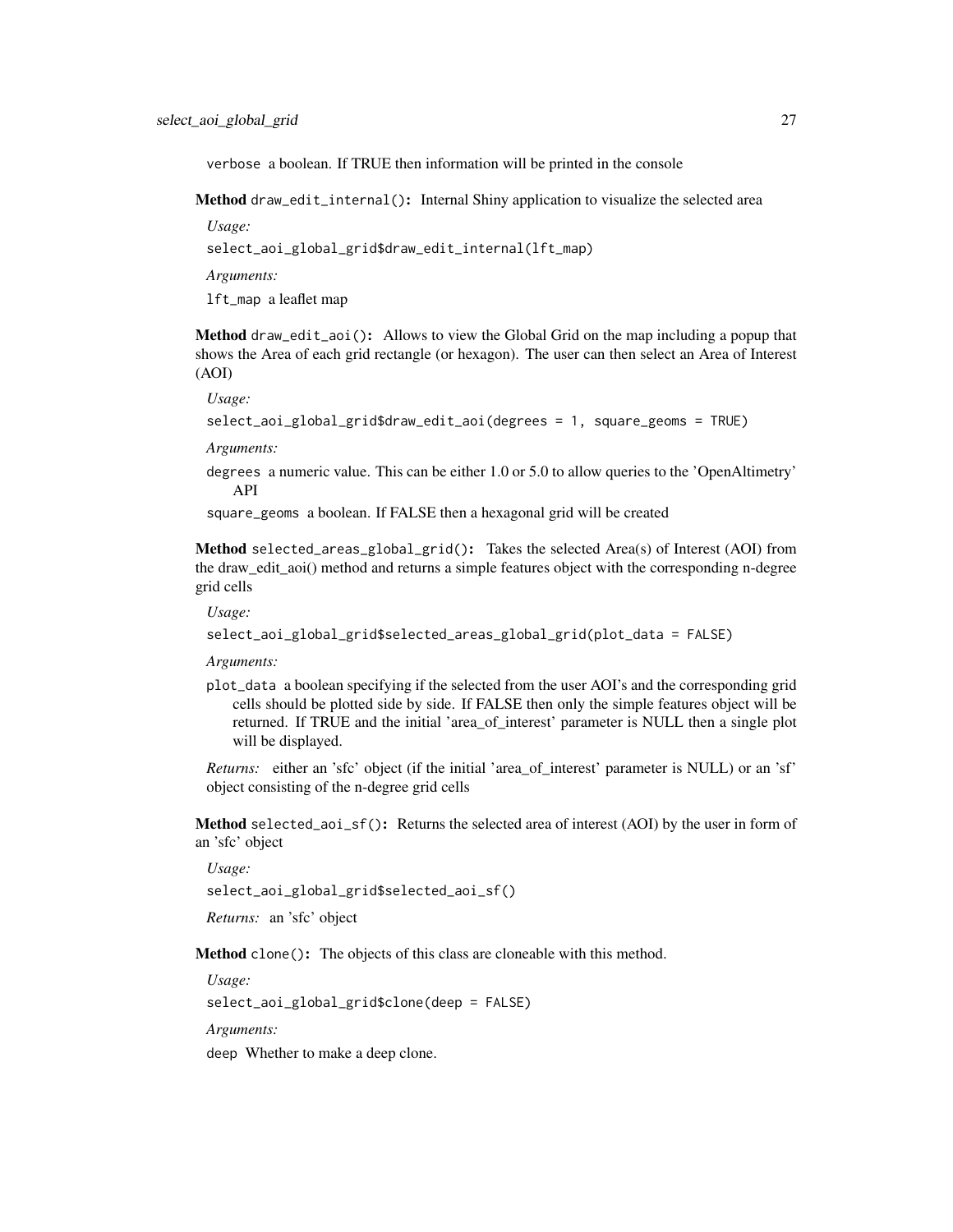#### References

https://github.com/r-spatial/mapedit/blob/master/experiments/gadget\_draw2.R

#### Examples

```
## Not run:
require(IceSat2R)
require(magrittr)
#........................................
# 1st. Option: Select an AOI from the map
#........................................
init = select_aoi_global_grid$new(area_of_interest = NULL,
                                  verbose = TRUE)
init$draw_edit_aoi()
sf_obj = init$selected_areas_global_grid(plot_data = TRUE)
sf_obj
#...............................................
# observe the available countries and continents
# using the 'rnaturalearth' R package
#...............................................
cntr_cnt = rnaturalearth::ne_countries(scale = 110,
                                       type = 'countries',
                                       returnclass = 'sf')
cntr_cnt = cntr_cnt[, c('sovereignt', 'continent')]
# sort(cntr_cnt$sovereignt)
# sort(unique(cntr_cnt$continent))
#.......................................
# 2nd. Option: Select a 'country' as AOI (5-degrees query)
#.......................................
init = select_aoi_global_grid$new(area_of_interest = 'Antarctica',
                                  verbose = TRUE)
init$draw_edit_aoi(degrees = 5.0, square_geoms = TRUE)
sf_obj = init$selected_areas_global_grid(plot_data = TRUE)
sf_obj
#.........................................
# 3rd. Option: Select a 'continent' as AOI (1-degree query)
#.........................................
```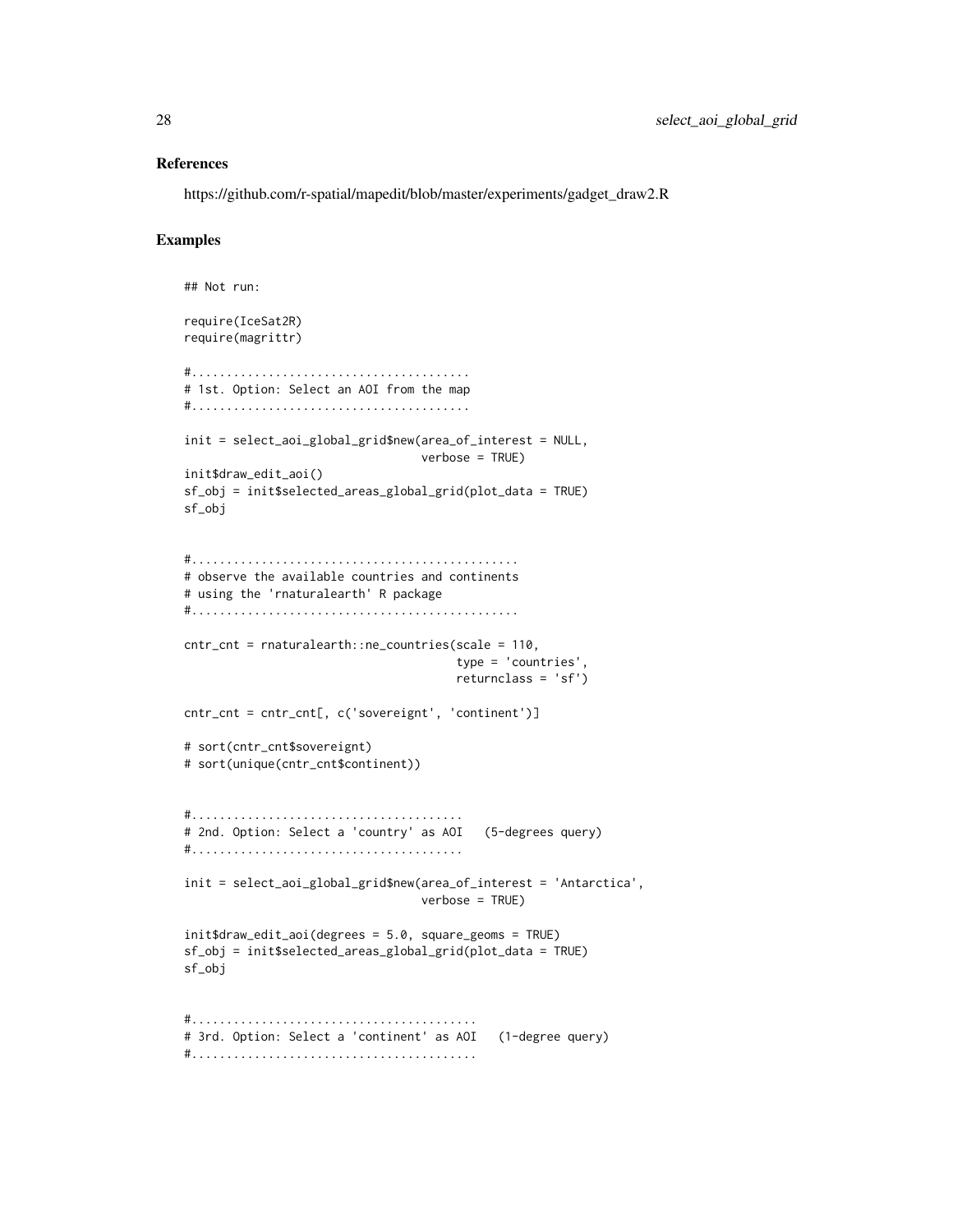```
init = select_aoi_global_grid$new(area_of_interest = 'North America',
                                  verbose = TRUE)
init$draw_edit_aoi(degrees = 1.0, square_geoms = TRUE)
sf_obj = init$selected_areas_global_grid(plot_data = TRUE)
sf_obj
#.........................................
# 4th. Option: Use a bounding box as input ('Greenland Ice Sheet')
#.........................................
data(ne_10m_glaciated_areas)
dat_bbx = ne_10m_glaciated_areas %>%
  subset(!is.na(name)) %>%
  subset(name == "Greenland Ice Sheet") %>%
  sf::st_bbox(crs = 4326)
dat_bbx
init = select_aoi_global_grid$new(area_of_interest = dat_bbx,
                                  verbose = TRUE)
init$draw_edit_aoi(degrees = 1.0, square_geoms = TRUE)
sf_obj = init$selected_areas_global_grid(plot_data = TRUE)
sf_obj
#......................................................
# 5th. Option: Create a global hexagonal 5-degrees grid
#......................................................
bbx_global = c(xmin = -180, xmax = 180, ymin = -90, ymax = 90)
init = select_aoi_global_grid$new(area_of_interest = bbx_global,
                                  verbose = TRUE)
init$draw_edit_aoi(degrees = 5.0, square_geoms = FALSE)
sf_obj = init$selected_areas_global_grid(plot_data = TRUE)
sf_obj
## End(Not run)
```
time\_specific\_orbits *Time Specific Orbits*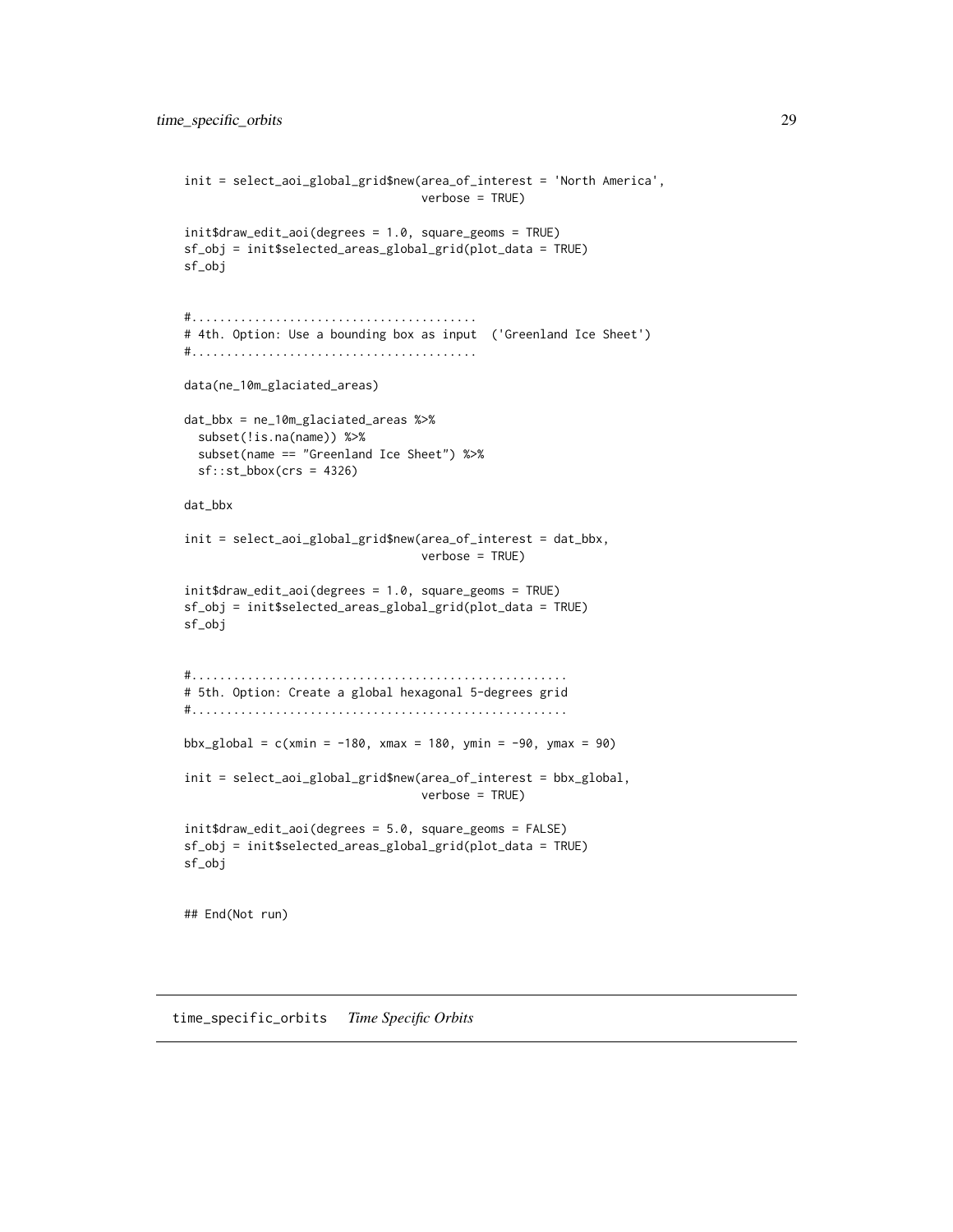#### Description

This function shows the reference ground track time and locations for specific date ranges. "Updated KML files have been posted to the 'tech-specs' website (see the 'references' section for more details) containing individual files for each Reference Ground Track (RGT) with a date and time stamp posted every 420 kilometers along-track (roughly 1 minute of flight time in between each point). The first RGT is 234; this is where the time series begins. The date of each RGT is in the file name, so the user can easily ascertain where and when ICESat-2 will be on a particular day."

#### Usage

```
time_specific_orbits(
  date_from = NULL,
  date_to = NULL,RGT_cycle = NULL,
  download_method = "curl",
  threads = 1,
  verbose = FALSE
)
```
#### Arguments

| date_from       | either NULL or a character string specifying the start date in the format 'yyyy-<br>MM-dd' (such as '2020-01-01'). If this parameter is NULL then the 'RGT_cycle'<br>parameter must be specified                                                                                                                                                                                                                                                                  |  |
|-----------------|-------------------------------------------------------------------------------------------------------------------------------------------------------------------------------------------------------------------------------------------------------------------------------------------------------------------------------------------------------------------------------------------------------------------------------------------------------------------|--|
| date_to         | either NULL or a character string specifying the end date in the format 'yyyy-<br>MM-dd' (such as '2020-01-01'). If this parameter is NULL then the 'RGT_cycle'<br>parameter must be specified                                                                                                                                                                                                                                                                    |  |
| RGT_cycle       | a character vector specifying the RGT (Reference Ground Track) cycle(s) (the<br>specific revisit times of ICESAT-2). This parameter can be greater or equal<br>to 1 with a maximum 'RGT-cycle' names as determined by the output of the<br>'available_RGTs(only_cycle_names = TRUE)' function. The computation time<br>of a single 'RGT-cycle' might take approximately 15 minutes utilizing 8 threads<br>(in parallel) and require approximately 2 GB of memory. |  |
| download_method |                                                                                                                                                                                                                                                                                                                                                                                                                                                                   |  |
|                 | a character string specifying the download method. Corresponds to the 'method'<br>parameter of the 'utils::download.file()' function. Can be one of 'internal',<br>'wininet' (Windows only), 'libcurl', 'wget', 'curl' or 'auto'                                                                                                                                                                                                                                  |  |
| threads         | an integer that specifies the number of threads to use in parallel when processing<br>the data                                                                                                                                                                                                                                                                                                                                                                    |  |
| verbose         | a boolean. If TRUE then information will be printed out in the console                                                                                                                                                                                                                                                                                                                                                                                            |  |
|                 |                                                                                                                                                                                                                                                                                                                                                                                                                                                                   |  |

#### Value

an 'sf' object that will include one or more Reference Ground Tracks (see the 'RGT' column of the output object)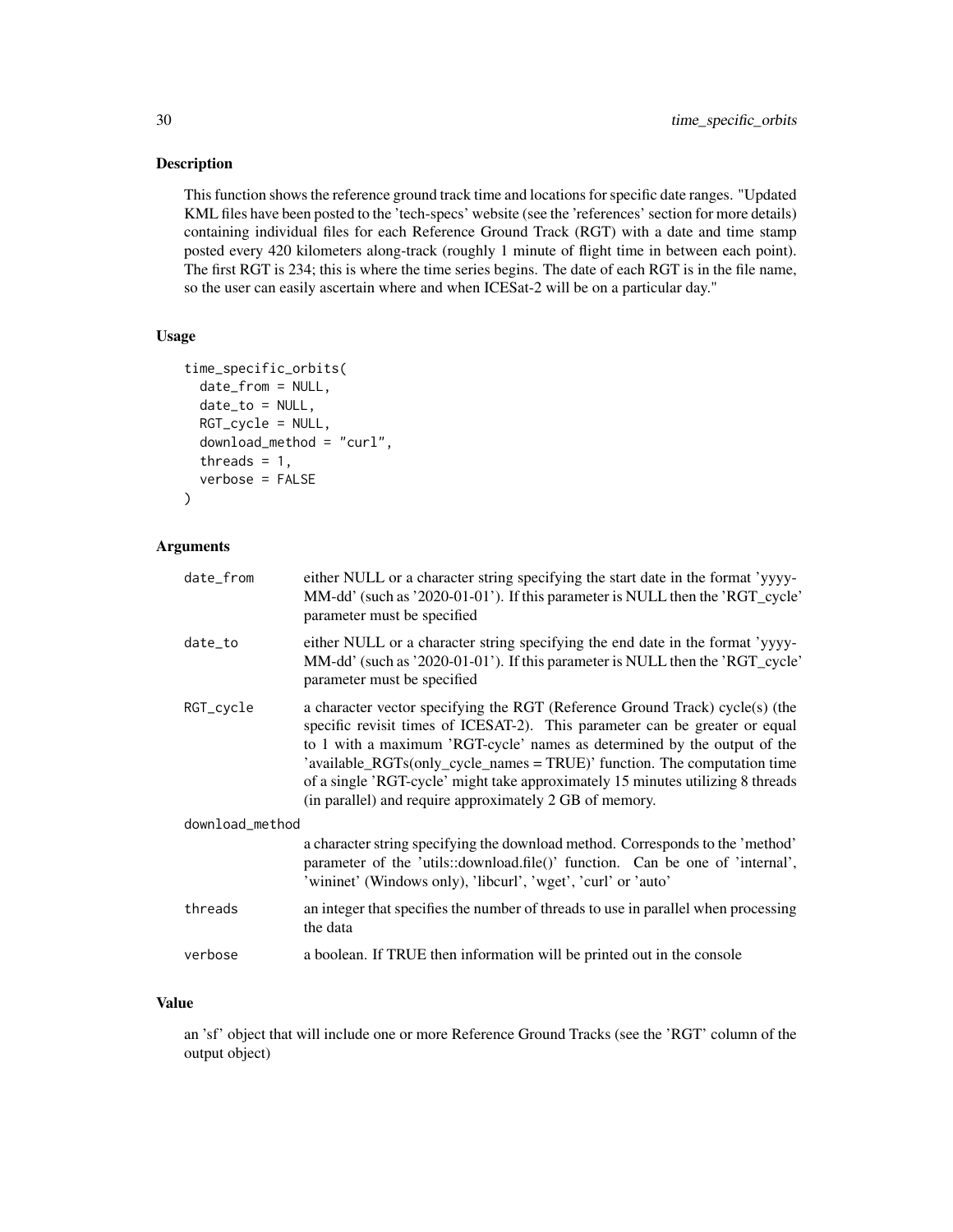```
time_specific_orbits 31
```
#### References

https://icesat-2.gsfc.nasa.gov/science/specs

#### Examples

```
## Not run:
require(IceSat2R)
#................................................
# RGTs (Reference Ground Tracks) for a single day
#................................................
res_rgt_one = time_specific_orbits(date_from = '2019-06-01',
                                   date_to = '2019-06-01',
                                   download_method = 'curl',
                                   threads = 1,
                                   verbose = TRUE)
str(res_rgt_one)
#..........................................................
# RGTs (Reference Ground Tracks) for a specific time period
#..........................................................
res_rgt_many = time_specific_orbits(date_from = '2019-06-01',
                                    date_to = '2019-06-03',
                                    download_method = 'curl',
                                    threads = 1,
                                    verbose = TRUE)
str(res_rgt_many)
#.........................................................
# processing more than one RGTs for a specified date range
#.........................................................
res_rgt_inters = time_specific_orbits(date_from = '2021-03-23',
                                      date_to = '2021-03-26',
                                      download_method = 'curl',
                                      threads = 1,
                                      verbose = TRUE)
str(res_rgt_inters)
table(res_rgt_inters$cycle)
table(res_rgt_inters$day_of_year)
table(res_rgt_inters$RGT)
#...............................................................
# RGTs (Reference Ground Tracks) for a selected 'cycle'
# Observe the available RGT-cycles and use all available threads
#...............................................................
```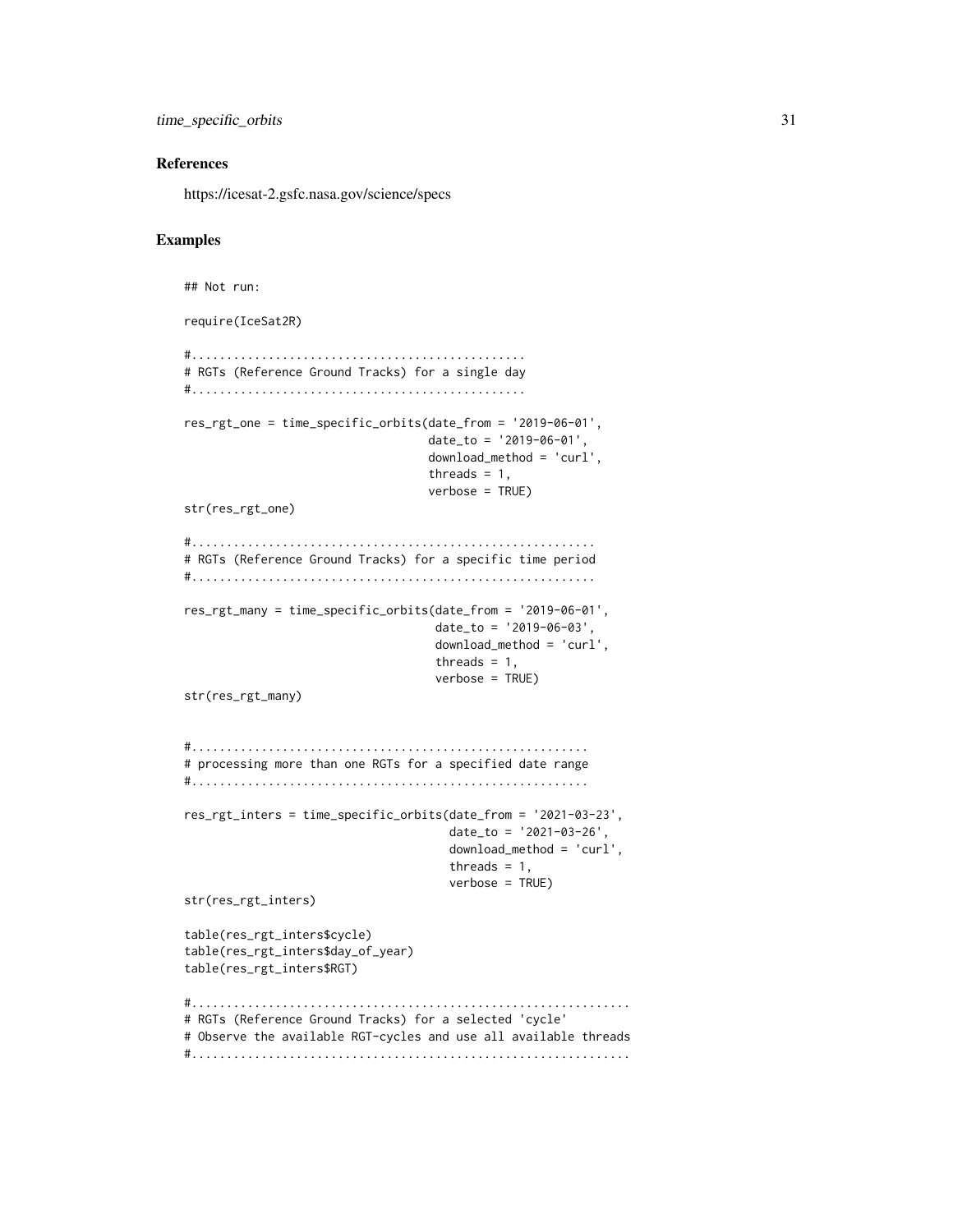```
avail_cycles = available_RGTs(only_cycle_names = TRUE,
                              verbose = TRUE)
avail_cycles
choose_cycle = avail_cycles[3]
res_rgt_many = time_specific_orbits(RGT_cycle = choose_cycle,
                                    download_method = 'curl',
                                    threads = parallel::detectCores(),
                                    verbose = TRUE)
```
## End(Not run)

verify\_RGTs *Verification of the Reference Ground Tracks (RGTs)*

#### Description

This function allows the user to verify the NSIDC extracted RGTs with the corresponding OpenAltimetry using the same Dates

#### Usage

```
verify_RGTs(nsidc_rgts, bbx_aoi, verbose = FALSE, ...)
```
#### Arguments

| nsidc_rgts | a data.frame, data.table or tibble object that includes the columns 'Date time'<br>and 'RGT' |
|------------|----------------------------------------------------------------------------------------------|
| bbx_aoi    | a named numeric vector or an sf-bbox object with names 'xmin', 'ymin', 'xmax',<br>'ymax'     |
| verbose    | a boolean. If TRUE then information will be printed out in the console                       |
| $\cdots$   | further parameters for the getTracks function                                                |

#### Value

a 'data.table' object where it is possible that the number of the OpenAltimetry RGTs is higher compared to the NSIDC RGTs

#### Examples

```
## Not run:
```
require(IceSat2R)

rgts = data.table::setDT(list(RGT = c(1251L, 1252L, 1260L, 1267L, 1275L),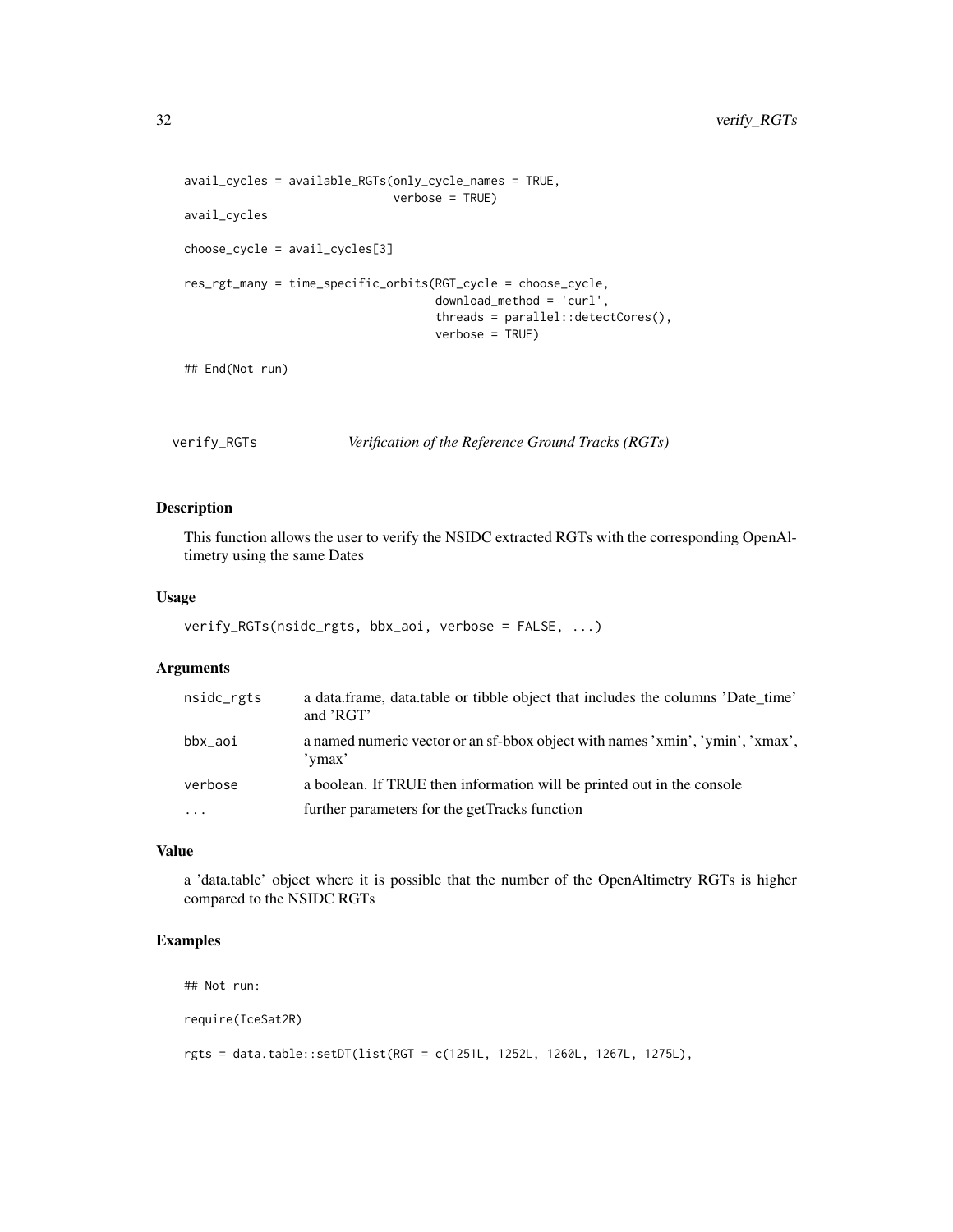```
Date_time = c("2020-12-15", "2020-12-15",
                              "2020-12-15", "2020-12-16", "2020-12-16")))
bbx = c(xmin = -53.108876, ymin = 60.119614, xmax = -19.203521, ymax = 80.793117)
dtbl = verify_RGTs(nsidc_rgts = rgts, bbx_aoi = bbx, verbose = TRUE)
dtbl
# split by Date to observe RGTs by date
split(dtbl, by = 'Date_time')
## End(Not run)
```
vsi\_kml\_from\_zip *Utilizing Virtual File Systems (vsi) to extract the .kml from the .zip file*

#### Description

This function returns the '.kml' and '.kmz' files in form of virtual file paths. Moreover, the user has the option to download these files.

#### Usage

```
vsi_kml_from_zip(
  icesat_rgt_url,
  download_zip = FALSE,
  download_method = "curl",
  verbose = FALSE
)
```
#### Arguments

|                 | icesat_rgt_url a character string specifying the input .zip URL                                                                                                                                                                                                                                                                          |
|-----------------|------------------------------------------------------------------------------------------------------------------------------------------------------------------------------------------------------------------------------------------------------------------------------------------------------------------------------------------|
| download_zip    | a boolean. If TRUE the .zip file will be first downloaded and then the .kml files<br>will be returned, otherwise the 'gdalinfo' function will be used as input to the<br>R 'system2()' function to read the .kml files without downloading the .zip file.<br>The 'gdalinfo' command requires that the user has configured GDAL properly. |
| download_method |                                                                                                                                                                                                                                                                                                                                          |
|                 | a character string specifying the download method. Corresponds to the 'method'<br>parameter of the 'utils::download.file()' function. Can be one of 'internal',<br>'wininet' (Windows only), 'libcurl', 'wget', 'curl' or 'auto'                                                                                                         |
| verbose         | a boolean. If TRUE then information will be printed out in the console                                                                                                                                                                                                                                                                   |

#### Value

an one column data.table of the output files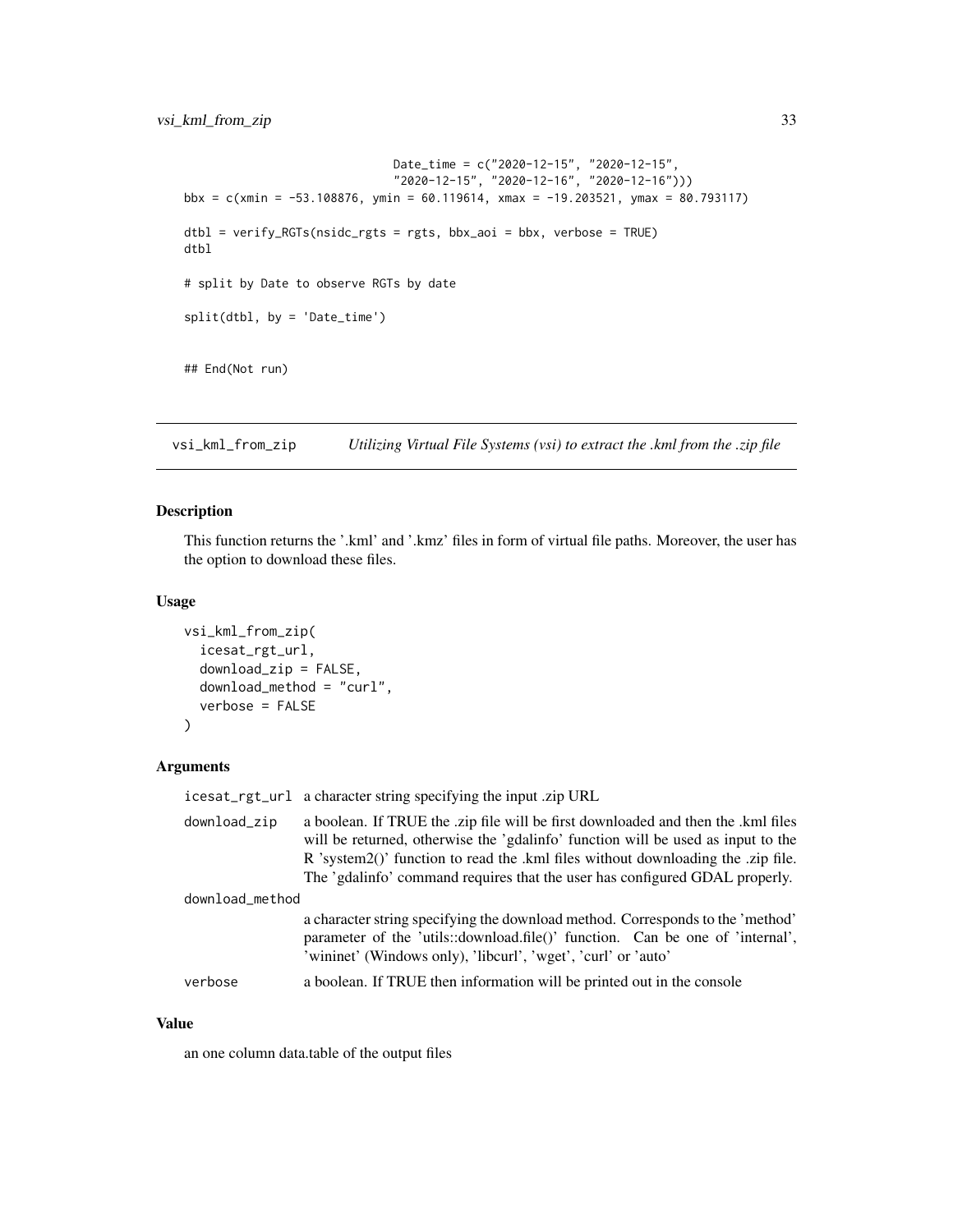#### References

https://icesat-2.gsfc.nasa.gov/science/specs

https://gdal.org/user/virtual\_file\_systems.html

#### Examples

```
## Not run:
require(IceSat2R)
URL = 'https://icesat-2.gsfc.nasa.gov/sites/default/files/page_files/arcticallorbits.zip'
#..................................
# without downloading the .zip file
#..................................
res_out = vsi_kml_from_zip(icesat_rgt_url = URL,
                           download_zip = FALSE,
                           download_method = 'curl',
                           verbose = TRUE)
str(res_out)
#.............................
# by downloading the .zip file
#.............................
res_out = vsi_kml_from_zip(icesat_rgt_url = URL,
                           download_zip = TRUE,
                           download_method = 'curl',
                           verbose = TRUE)
str(res_out)
## End(Not run)
```
vsi\_nominal\_orbits\_wkt

*Utilizing Virtual File Systems (vsi) and Well Known Text (WKT) to access the 'nominal orbits'*

#### Description

Utilizing Virtual File Systems (vsi) and Well Known Text (WKT) to access the 'nominal orbits'

<span id="page-33-0"></span>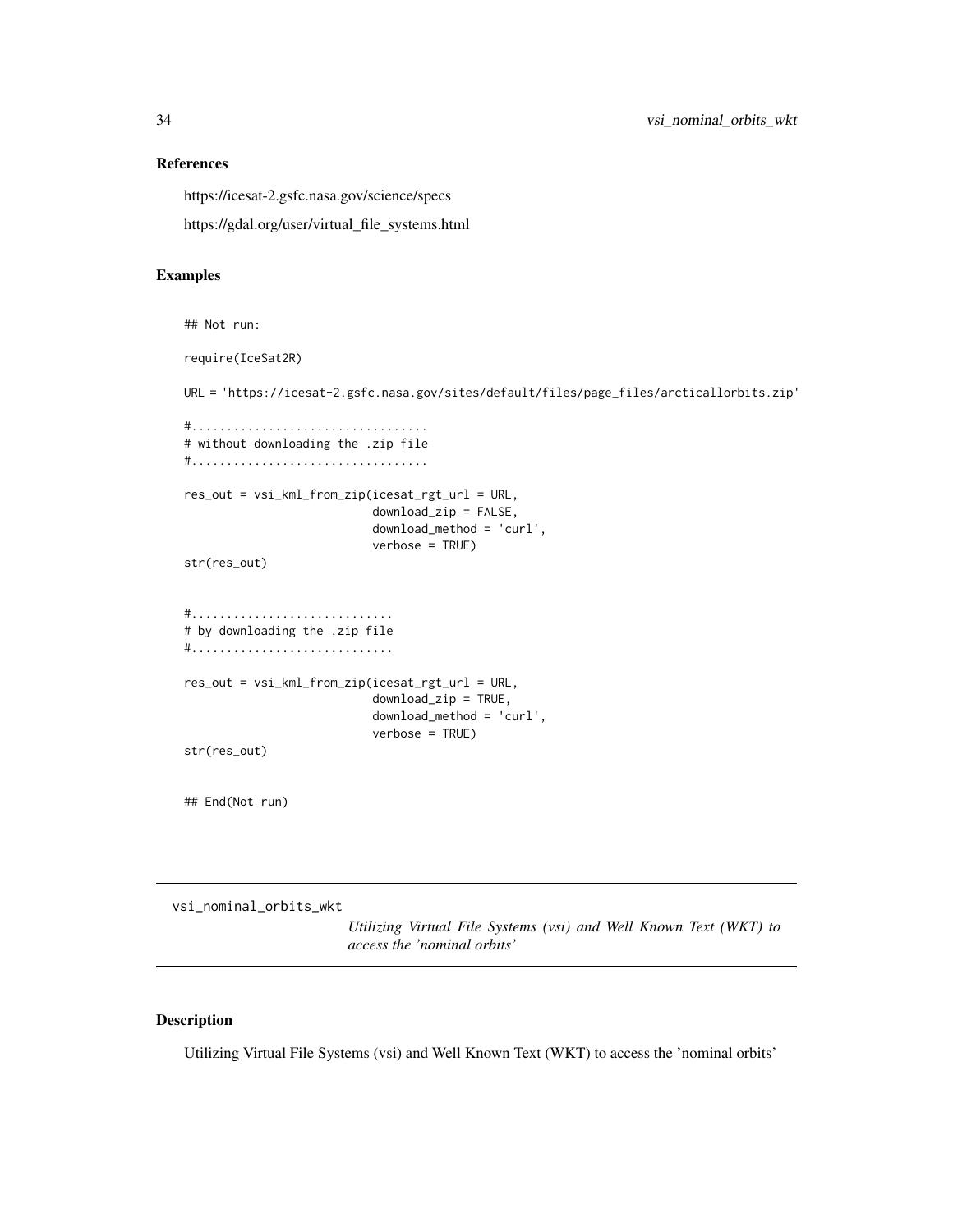### Usage

```
vsi_nominal_orbits_wkt(
 orbit_area,
 track = "GT7",rgt_repeat = 1,
 wkt_filter = NULL,
 download_method = "curl",
 download_zip = FALSE,
  verbose = FALSE
)
```
### Arguments

| orbit_area      | a character string specifying the earth partition to use, it can be one of 'antarctic',<br>'arctic', 'western_hemisphere' and 'eastern_hemisphere'                                                                                                                                                                                                                                                                        |  |
|-----------------|---------------------------------------------------------------------------------------------------------------------------------------------------------------------------------------------------------------------------------------------------------------------------------------------------------------------------------------------------------------------------------------------------------------------------|--|
| track           | a character string specifying the orbit track. Can be one of 'GT1L', 'GT1R', 'GT2L', 'GT2R', 'GT3L', 'GT3R<br>or $'GT7'$                                                                                                                                                                                                                                                                                                  |  |
| rgt_repeat      | an integer specifying the orbit repeat. This parameter defaults to 1 and it is rele-<br>vant if a user chooses one of the 'western_hemisphere' or 'eastern_hemisphere'<br>where there are 8 orbit repeats, whereas for the 'antarctic' and 'arctic' there is<br>only 1 repeat                                                                                                                                             |  |
| wkt_filter      | either NULL, or a Well Known Text (WKT) character string to allow a user to<br>restrict to an area of interest rather than processing all data (this parameter will<br>be used as input to the 'sf::st_read()' function)                                                                                                                                                                                                  |  |
| download_method |                                                                                                                                                                                                                                                                                                                                                                                                                           |  |
|                 | a character string specifying the download method. Corresponds to the 'method'<br>parameter of the 'utils::download.file()' function. Can be one of 'internal',<br>'wininet' (Windows only), 'libcurl', 'wget', 'curl' or 'auto'                                                                                                                                                                                          |  |
| download_zip    | a boolean. If TRUE the .zip file will be first downloaded and then the .kml files<br>will be returned, otherwise the 'gdalinfo' function will be used as input to the<br>R 'system2()' function to read the .kml files without downloading the .zip file.<br>The 'gdalinfo' command requires that the user has configured GDAL properly.<br>Set the parameter 'download_zip' to TRUE if GDAL is not (properly) installed. |  |
| verbose         | a boolean. If TRUE then information will be printed out in the console                                                                                                                                                                                                                                                                                                                                                    |  |

### Value

an 'sf' object

#### References

https://icesat-2.gsfc.nasa.gov/science/specs https://gdal.org/user/virtual\_file\_systems.html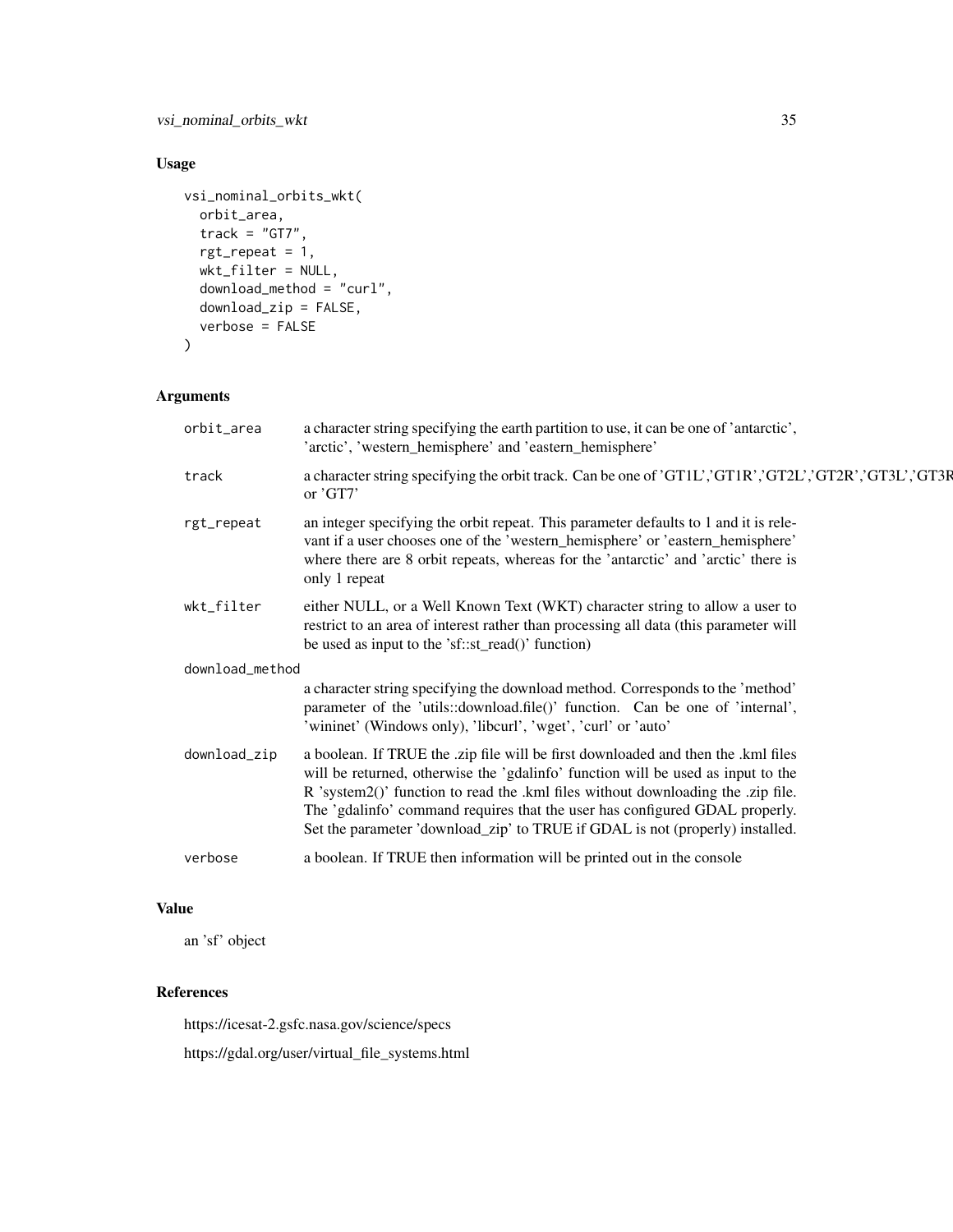#### Examples

```
## Not run:
require(IceSat2R)
require(magrittr)
#......................................
# processing all data of the orbit area
#......................................
dat_rgt = vsi_nominal_orbits_wkt(orbit_area = 'eastern_hemisphere',
                                 track = 'GT7',rgt_repeat = 1,
                                 wkt_filter = NULL,
                                 download_method = 'curl',
                                 download_zip = FALSE,
                                 verbose = TRUE)
str(dat_rgt)
#...........................................
# extracting nominal orbits only for the WKT
#...........................................
WKT = 'POLYGON ((-14.765 18.979, -11.25 18.979, -11.25 21.943, -14.765 21.943, -14.765 18.979))'
dat_rgt = vsi_nominal_orbits_wkt(orbit_area = 'western_hemisphere',
                                 track = 'GT3R',rgt_repeat = 8,
                                 wkt_filter = WKT,
                                 download_method = 'curl',
                                 download_zip = FALSE,
                                 verbose = TRUE)
str(dat_rgt)
dat_rgt[[1]]$RGT # Reference Ground Tracks of input WKT
#.............................
# Visualize the results
# (first compute the centroid)
#.............................
wkt_s f = sf::st_as_sfc(WKT, crs = 4326)centr_wkt = sf::st_coordinates(sf::st_centroid(wkt_sf))
RGTs = mapview::mapview(data_rgt, legend = F)AOI_wkt = mapview::mapview(wkt_sf, legend = F)
lft = RGTs + AOI_wktlft@map %>% leaflet::setView(lng = centr_wkt[, 'X'],
                            lat = centr_wkt[, 'Y'],
                            zoom = 7)
```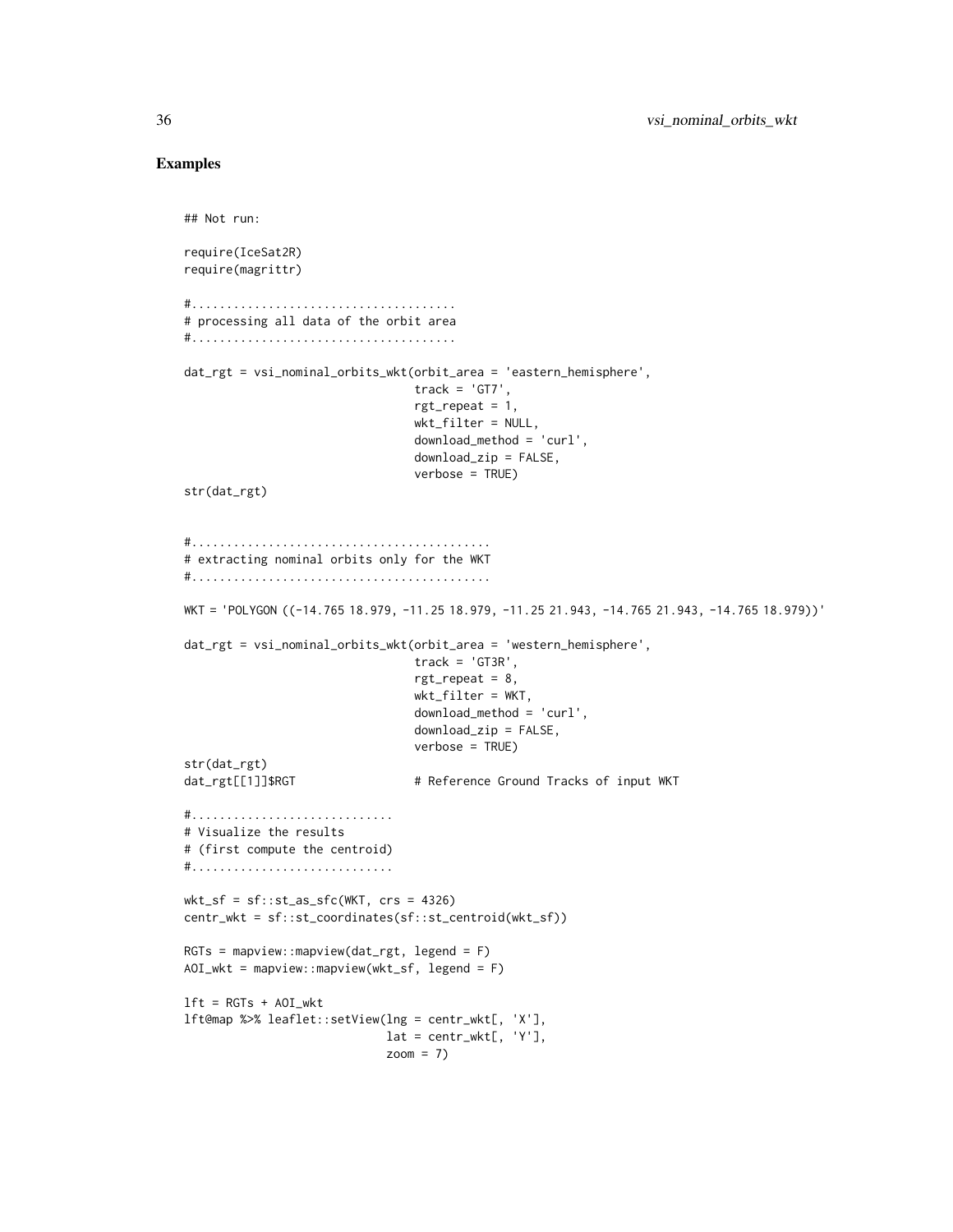<span id="page-36-0"></span>## End(Not run)

vsi\_time\_specific\_orbits\_wkt

*Utilizing Virtual File Systems (vsi) and Well Known Text (WKT) to access the 'time specific orbits'*

#### Description

Utilizing Virtual File Systems (vsi) and Well Known Text (WKT) to access the 'time specific orbits'

#### Usage

```
vsi_time_specific_orbits_wkt(
  date_from,
  date_to,
 RGTs,
 wkt_filter = NULL,
  verbose = FALSE
)
```
#### Arguments

| date_from   | a character string specifying the 'start' date in the format 'yyyy-MM-dd' (such<br>as $'2020-01-01'$ )                                                                                                                                                                                                                                  |
|-------------|-----------------------------------------------------------------------------------------------------------------------------------------------------------------------------------------------------------------------------------------------------------------------------------------------------------------------------------------|
| date_to     | a character string specifying the 'end' date in the format 'yyyy-MM-dd' (such<br>as $2020-01-01$                                                                                                                                                                                                                                        |
| <b>RGTs</b> | a character vector (consisting of one or more) Reference Ground Track (RGT).<br>See the Examples section on how to come to these RGTs based on the "vsi_nominal_orbits_wkt()"<br>function                                                                                                                                               |
| wkt_filter  | either NULL, or a Well Known Text (WKT) character string to allow a user to<br>restrict to an area of interest rather than processing all data. It is possible that<br>the WKT won't intersect with any of the available time specific orbits due to the<br>sparsity of the coordinates (the output in that case will be an empty list) |
| verbose     | a boolean. If TRUE then information will be printed out in the console                                                                                                                                                                                                                                                                  |

### Value

a list of 'sf' objects where each sublist will represent a different RGT cycle

#### References

https://icesat-2.gsfc.nasa.gov/science/specs https://gdal.org/user/virtual\_file\_systems.html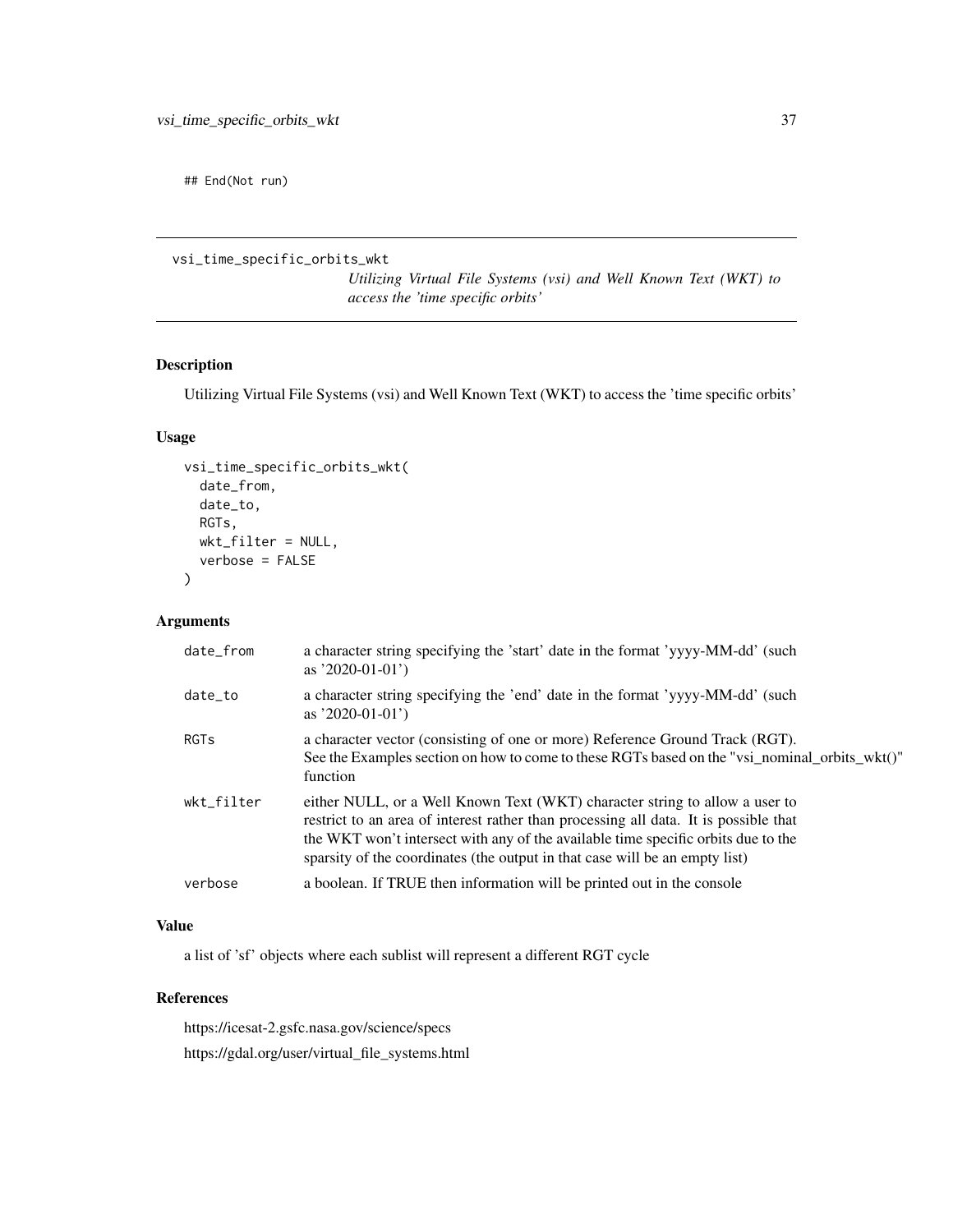#### Examples

```
## Not run:
require(IceSat2R)
require(magrittr)
#...........................................
# extracting nominal orbits only for the WKT
#...........................................
WKT = 'POLYGON ((-14.765 18.979, -11.25 18.979, -11.25 21.943, -14.765 21.943, -14.765 18.979))'
dat_rgt = vsi_nominal_orbits_wkt(orbit_area = 'western_hemisphere',
                                 track = 'GTSR'.rgt_repeat = 8,
                                 wkt_filter = WKT,
                                 download_method = 'curl',
                                 download_zip = FALSE,
                                 verbose = TRUE)
str(dat_rgt)
out\_rgt = dat\_rgt[[1]]$RGT
#.........................................
# time specific RGTs (for a time interval)
# request using a single RGT cycle
#.........................................
date_start = '2020-01-01'
date_end = '2020-02-01'
orb_cyc_single = vsi_time_specific_orbits_wkt(date_from = date_start,
                                               date_to = date_end,
                                               RGTs = out_rgt,
                                              wkt_filter = WKT,
                                              verbose = TRUE)
str(orb_cyc_single)
#.........................................
# time specific RGTs (for a time interval)
# request using more than one RGT cycles
#.........................................
date_start = '2019-11-01'
date_end = '2020-01-01'
orb_cyc_multi = vsi_time_specific_orbits_wkt(date_from = date_start,
                                             date_to = date_end,
                                             RGTs = out_rgt,
                                             wkt_filter = WKT,
                                             verbose = TRUE)
```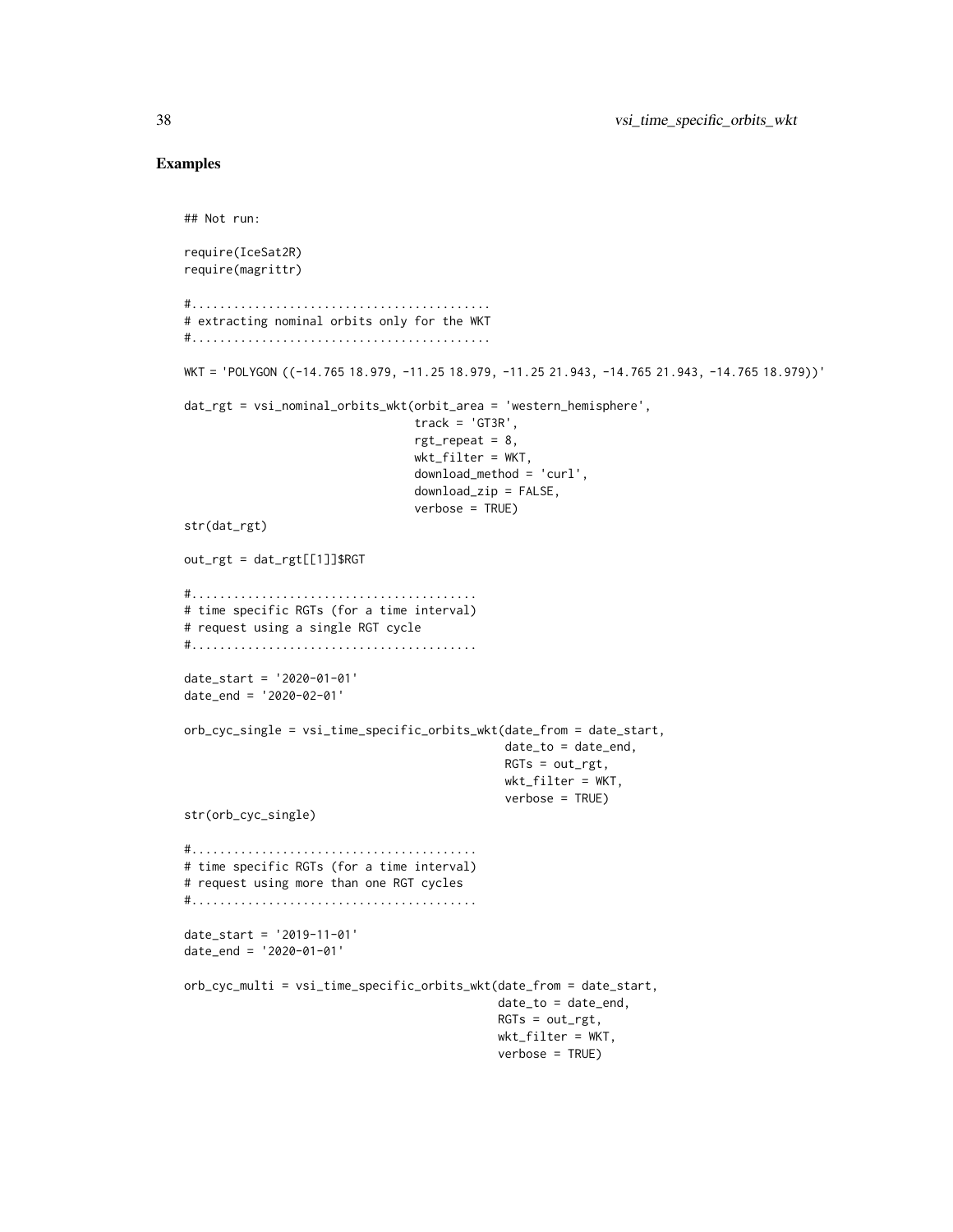```
str(orb_cyc_multi)
table(orb_cyc_multi$cycle)
#.......................................................
# visualization of the output cycles (including the WKT)
#.......................................................
orb_cyc_multi$cycle = as.factor(orb_cyc_multi$cycle)
mp_orb = mapview::mapview(orb_cyc_multi, legend = TRUE, zcol = 'cycle')
sf_aoi = sf::st_as_sfc(WKT, crs = 4326)mp_aoi = mapview::mapview(sf_aoi, alpha-regions = 0.3, legend = F)mp_orb + mp_aoi
```
## End(Not run)